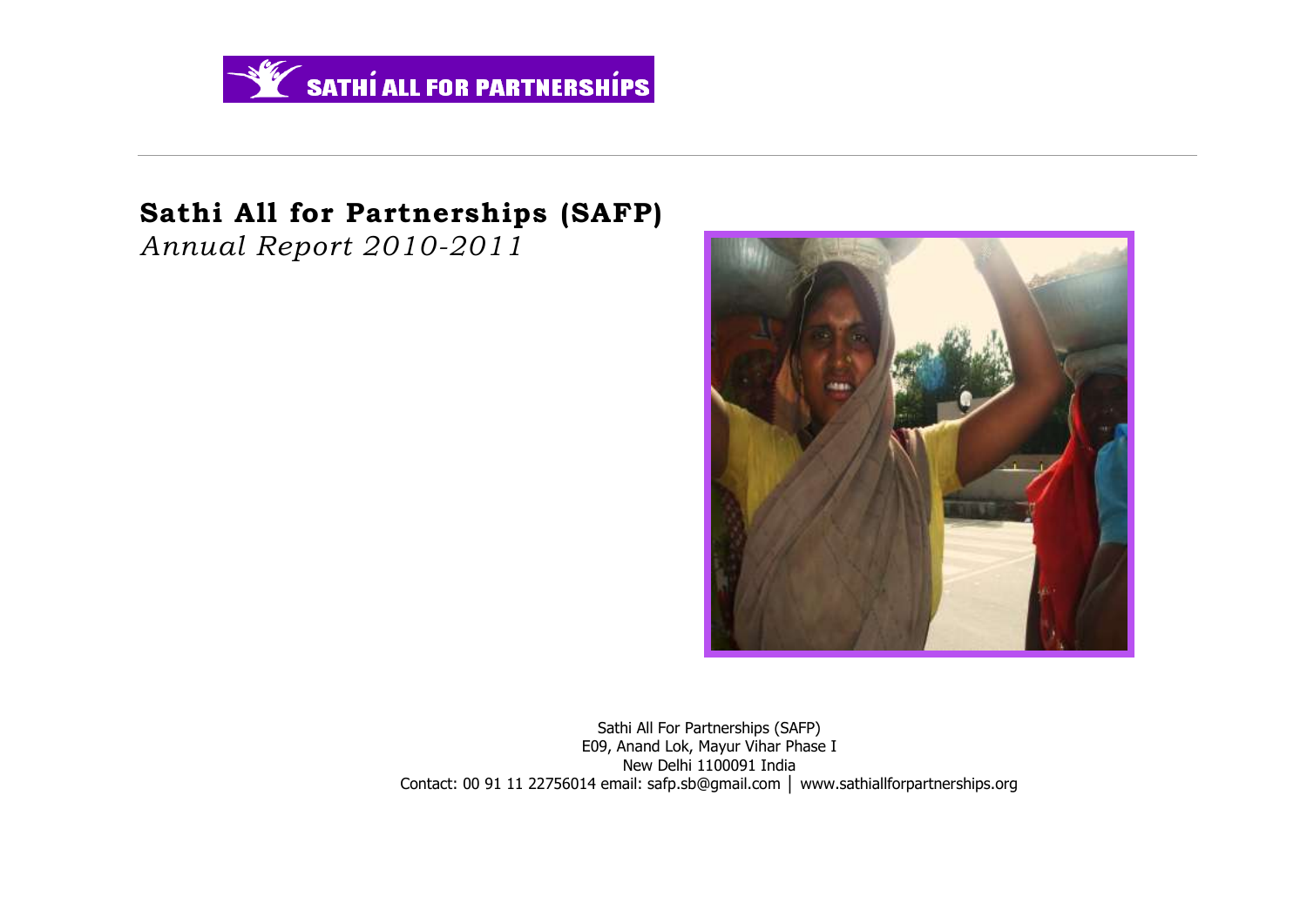# **Sathi All for Partnerships**

*Annual Report 2010-2011*

The SAFP work during the year has validated our vision of reaching out to the vulnerable and the excluded. This has been phenomenal in terms of gains at getting voluntary support from different quarters.

In the work of disabling mental illness, SAFP was able to develop a network of trained counselors who during the course of the year established their services but related with each other for learning. The counselors planned joint programmes for schools in Delhi and represented the organization in events organized by others.

Similar trend have continued to develop the work for the women and resources program. Both the programs have got known for the quality of discourse they are promoting. This has resulted in a our survival way out as SAFP personnel have been invited by resource agencies and stakeholders to train others on issues that have been developed by us as a team.

The above is a validation of our vision and values. We believe that good work gets supported and that many individuals and organization get together for cause and concern they feel not for the resources alone that may be associated with it.

Strengthening our partners in all we do has been the core of our work. Therefore SAFPs dealings with Habitat International Coalition, Food water and Security Network, Organizations working on mental health and wellness , National Alloance for Labor Rights, Pravah and CWLR members have contributed substantial input.

The National Commission for Women had supported SAFP with a research study that was submitted to them in November this year. This research got a significant finding of a gender resource gap figure of 16% whereby a methodology was suggested by SAFP for planners. SAFP has been particularly satisfied with this finding as it helps promote the work on gender sensitive planning of local areas it has worked on.

Through the year we had applied for work in different agencies and ministries and one project got a sanction from ministry of women and child towards the end of this financial year.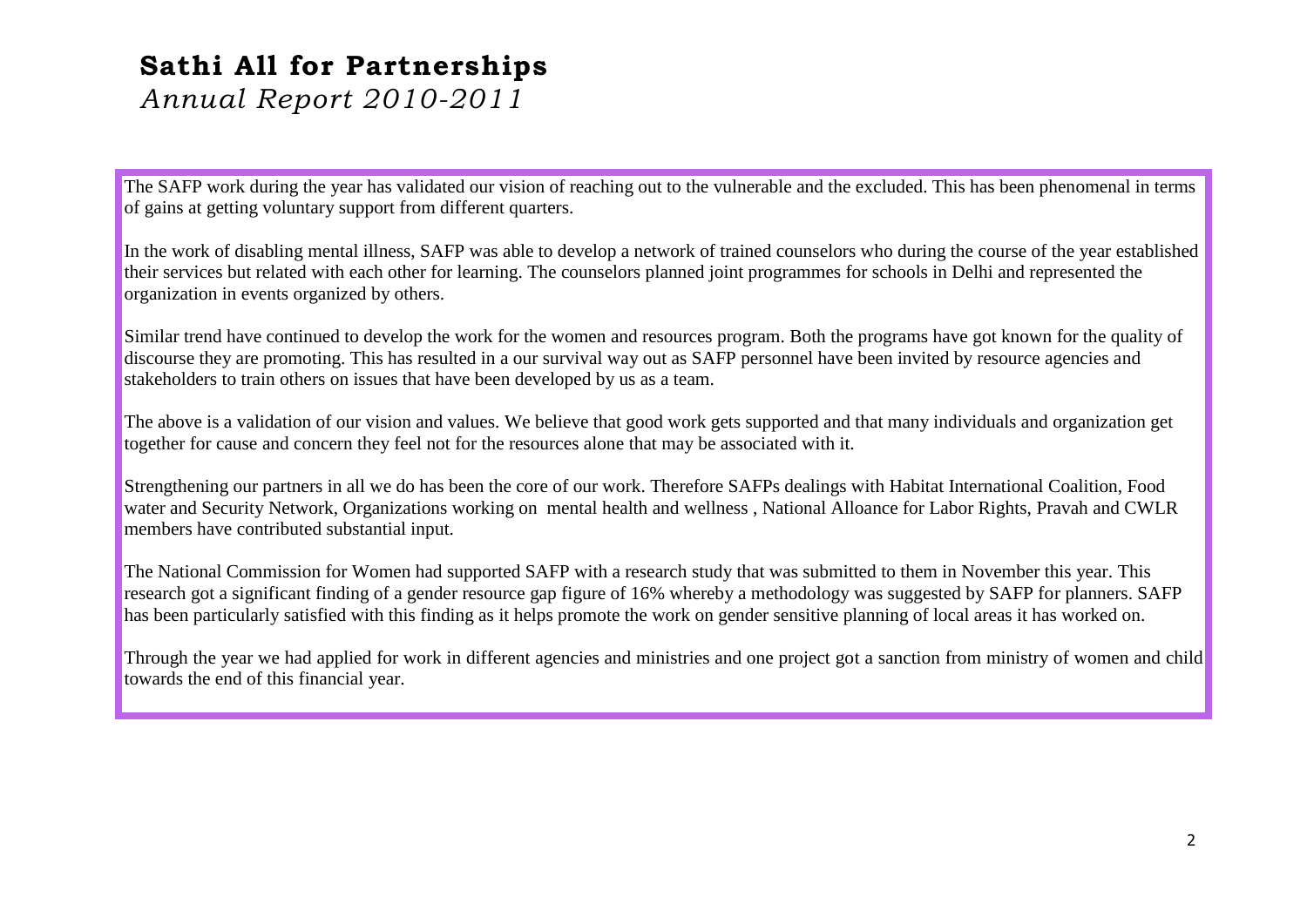# **SAFP team 2011**

#### **Executive Director Ms.Deepika Nair:**

She had worked on Research, training and monitoring of development projects related to child rights, health and education issues for the past 25 years. She has also undertaken assignments world wide on disability. She is the focal point to develop the Disable mental illness and the care givers urban

consultation program for SAFP, which will link the resource rights agenda of the marginalized of the rural and urban areas. Ms Nair is also a board member of Rashmi an organization working in the field of mental health.





#### Programme Director Ms. Shivani Bhardwai

programme management for SAFP. Ms. Bhardwai is also on the board of the Habitat International Coalition with a mandate to strengthen its Women and Habitat Network.



#### **Account Officer Ms Vijay Luxmi**

y takes care of financial management and accounting. Her includes accounts, budget monitoring of current jects and banking.



#### **Administrator Mr. Vishal Khewa**

Khewa's core responsibility is managing hospitality. He takes care of the administration responsibilities, lertakes field work and maintains office documents and ards.

# **Programme Associates**



Ms Geeta Govil: A graduate in Engineering (Hons) with an MA in History & diploma in Computers, Geeta is responsible for website development, human relations and information management for SAFP. Geeta has coauthored training manuals & documents.



Ms: Medha Shekar Program Associate SAFP. A law and economics graduate, Medha is the founder of Poor Urban and Rural Women's Association (PURWA). At SAFP she works on its women and governance and research assignments.



Ms. Bridgit Hartland-Johnson: An Engineering Graduate, Bridgit provides experience from the corporate world and develops proposals, concept notes & presentations for SAFP.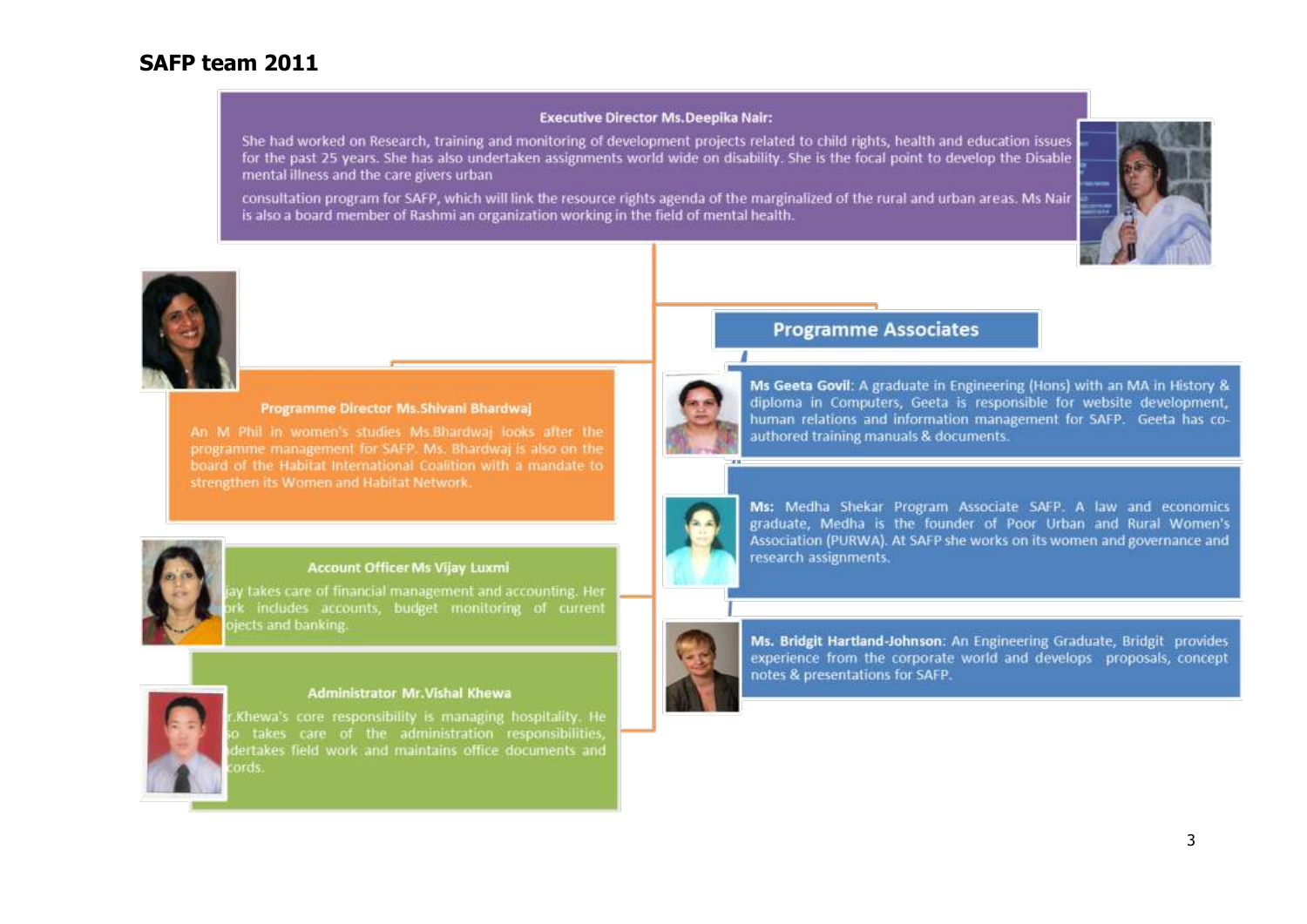# **Chapter 1 Introduction**

SAFP has been supporting women in securing access to and managing livelihood resources through its lobbying and advocacy work since 2004. It has also been supporting families affected by disabling mental illness. SAFP has also continued its work as the Secretariat for two International forums; Consult for Women and Land Rights (CWLR) and Women and Habitat Network (HIC WAHN), by working on projects to increase resources and ease access to property for marginalized segments of society. This work involved working with members of the two networks through out the year and this resulted in ensuring communication between the network members.

In its effort to revive the HIC-WAHN network which had been inactive for some time, SAFP also submitted several project proposals to various funding agencies for the organization of international workshop and meetings meant to encourage strategy making and networking amongst members. Considerable time was spent by SAFP to discuss issues across Africa, Latin America and Asia region to rationalize a need to have global coordination of activities. Through these discussion the fact that financial resources have shrunk and global coordination and communication is possible through the internet and skype, it was decided that focus will be local activities led by members rather than collaborating globally across regions. Thus a better way of functioning evolved that is now understood to be more sustainable and individual centered rather than coordinator led.

SAFP activities have, for the most part, revolved around collating learning and build knowledge by sharing it across the world. On top of its networking and role as a knowledge exchange platform, SAFP has also been conducting research and training in the field of gender equality in India, along with partner NGOs. True to its philosophy of creating partnerships to better achieve its objectives of a more just society, SAFP has also engaged young people, academics and concerned citizens in several project initiatives. For example, SAFP has continued promoting the Women Resource Zone (WRZ), a concept it pioneered some years ago. In the year 2010, SAFP has successfully moved from conceptualizing the WRZ as a gender equal urban or rural development plan to developing an actual pilot project to develop existing infrastructure in marginalized neighborhoods, create opportunities for women entrepreneur groups, and creating links between these economic opportunities, local and regional markets.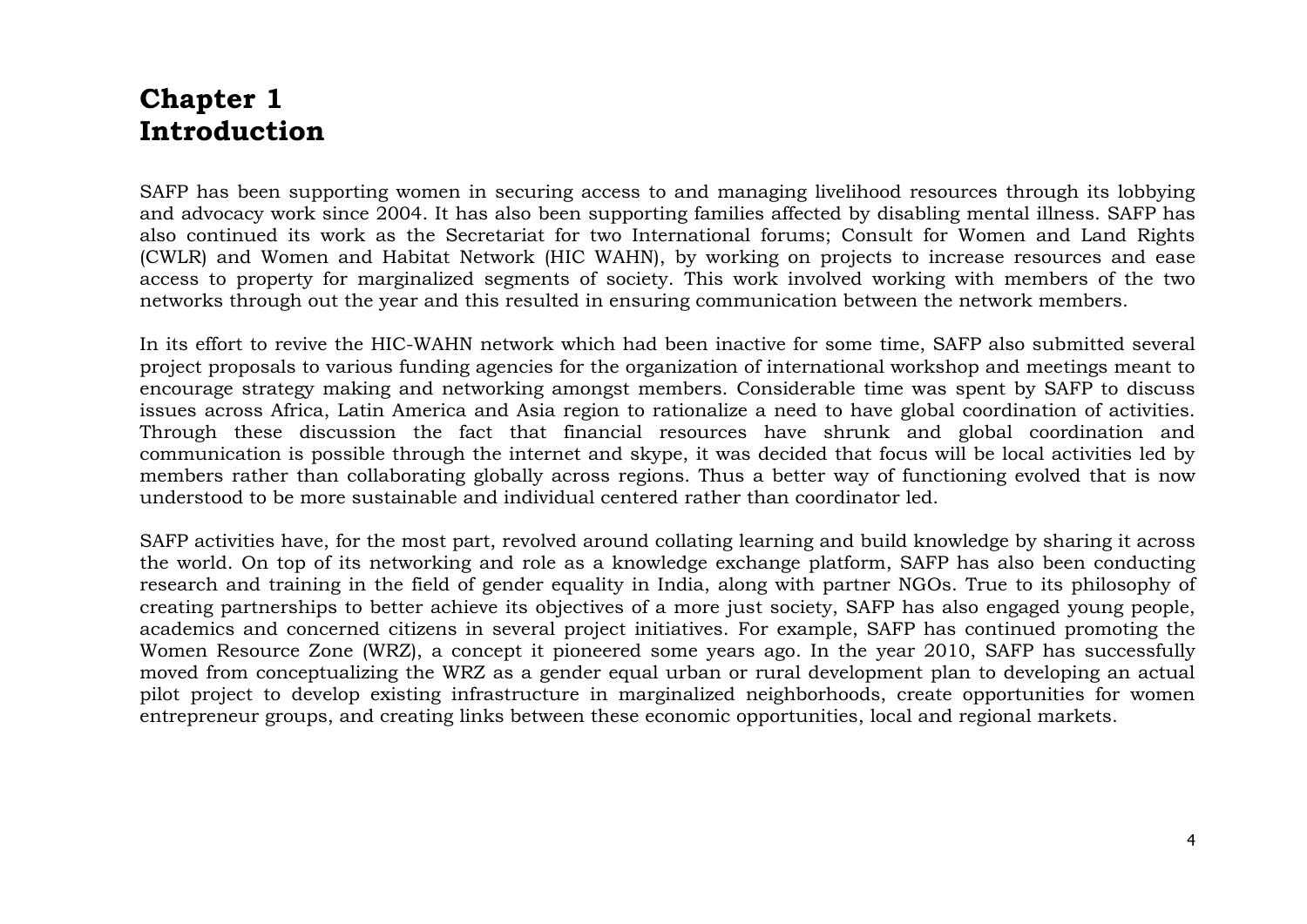# **Chapter 2 Advocacy and lobby for women resource rights**

# **2.1 CWLR**

# *2.1.1 CWLR background information*

Consult for Women and Land Rights secretariat is presently held by SAFP. It was entrusted as the secretariat by CWLR members at the National Workshop in Allahabad in May 2004 and reinforced at the international consultation organized at UNDP hall in November 2005. The secretariat is the coordinating and implementing body of CWLR's activities and policy objectives as formulated by the executive committee. It works in close collaboration with the executive committee and, at present, all CWLR members work as honorary members.

CWLR members operate through the Secretariat. The latter is responsible for developing a program to support women and resource rights by:

- 1 Building alliances with CWLR members.
- 2 Building awareness on Women's Land Rights.
- 3 Protection and promotion of Women land and resource rights.
- 4 Organizing and carrying out state-level meetings and one national-level workshop in collaboration with other grass root organizations as part of the Consult on Women and Land Rights.
- 5 Organizing civil society and NGO interface with the government.
- 6 Developing pilot initiatives on women and resource rights.

# **2.2 HIC Habitat International Coalition: Housing and Land Rights Network**

# *2.2.1 HIC and HIC-WAHN Background Information*

SAFP has been a member of the Habitat International Coalition (HIC) since 2004. HIC is an independent, international, non-profit alliance of some 400 organizations and individuals working in the area of human settlements. The strength of the Coalition is based on its worldwide membership that includes social movements,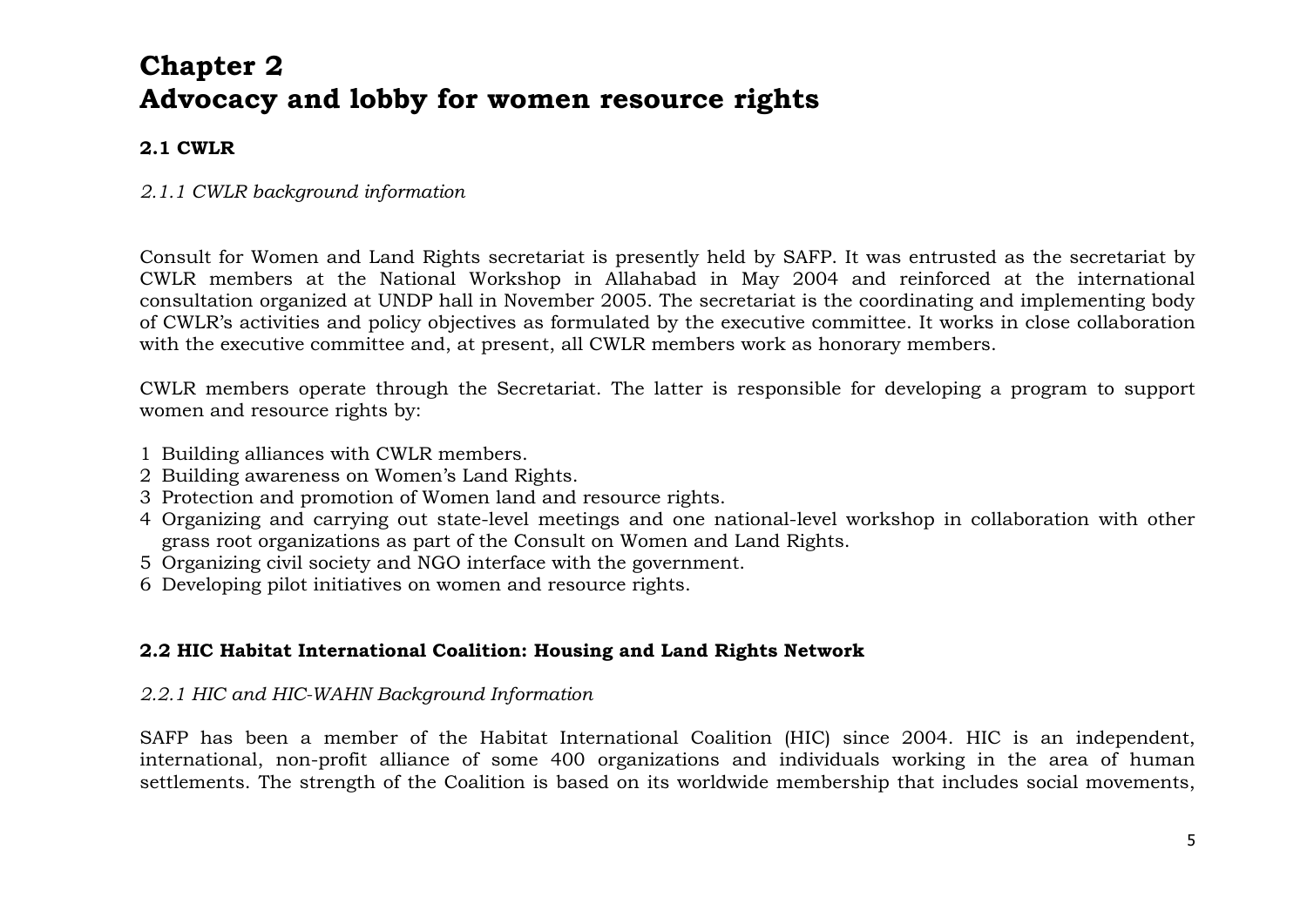grassroots organizations, civil society organizations, NGOs, academia and research institutions, and like-minded individuals from 80 countries in both North and South.

SAFP has played an instrumental role in upholding women and land rights issues within HIC. For this contribution, A shared set of objectives bind and shape HIC's commitment to communities working to secure housing and improve their habitat conditions.

HIC's strategic focus includes:

- *Developing relationships* inside and outside HIC, through advocacy, promotion, facilitative, supportive and direct action; and strengthening civil society's role in improving housing and settlement development.
- *Strengthening people's processes* by supporting community based efforts to improve housing and settlements and alleviate poverty by assisting a broad range of people's actions, addressing a set of core issues: housing, governance and poverty.
- *Advocacy for recognition, defense and full implementation of housing rights*, to improve the quality of life of the poor through improvement of housing conditions, in addition to income enhancement and social empowerment; and to move toward sustainable environment.

Besides actively participating in the World Urban and World Social Campaign, this year, HIC's activities have continued to focus on:

- Solidarity actions for the Right to Housing.
- The global implementation of popular and democratic strategies towards the planning, financing, construction and governance of human settlements called Social Production of Habitat.
- The discussion and implementation of the Charter of the Rights to the City, which has been initiated in Latin America.
- The participation at the World Social Forum and the Regional Social Forums.
- Information and experience exchange regarding social habitat issues all over the world.

SAFP took on the global Coordinator role for HIC – Women and Habitat Network in February 2009 for a period of two years. Through the year, this network was represented at UN habitat meetings, as well as women and safe cities campaign.

The Women and Habitat Network (WAHN) is a group of organizations that have focused, at one point or another, on women's struggle to access land and housing and gender issues within the larger theme of human settlements. Most member organizations support and work with low-income communities. WAHN is further sub-divided into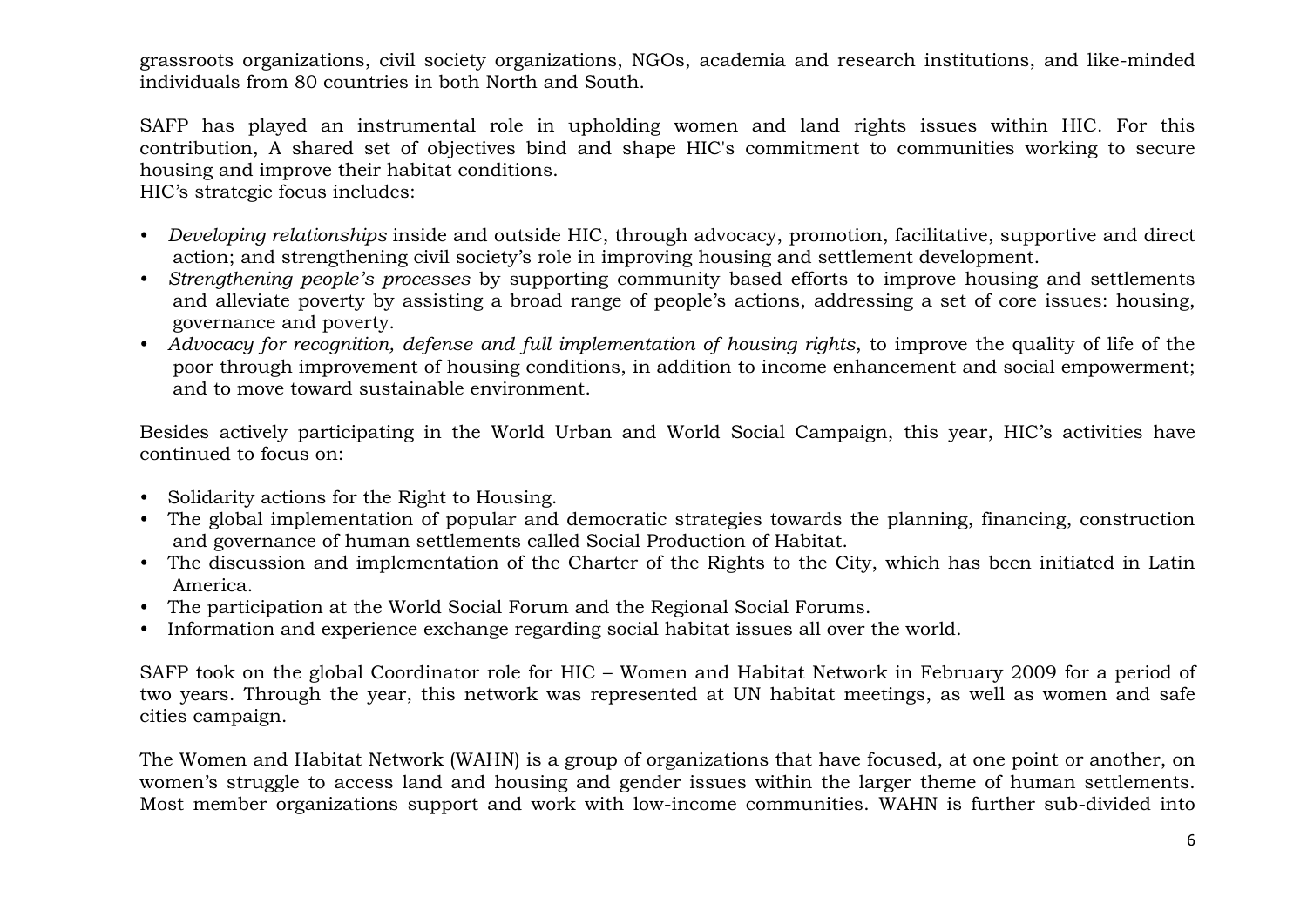active regional networks (WHN Latin America, WAHN Africa and WAHN Asia). The network has developed initiatives highlighting and strengthening women's participation in the struggle for land and urban services, and has had a formal consulting relationship with UN Habitat since 1989.

The regional or sub-regional networks that together form WAHN, have been working separately for the past few years, concentrating on different priorities according to the local and regional context, without following up with international coordination.

WAHN's overarching goal was to foster healthy, improved and sustainable human settlements for women in lowincome communities, by coordinating between the local, national, regional and international levels:

- to promote and strengthen horizontal exchanges among members
- to support lobbying for women's land and housing rights
- to link global processes with local action
- to provide greater access to information and training on human settlements
- to create public awareness about the priorities of women and habitat
- to voice the concerns of women in low-income communities
- to ensure women's concerns are policy priorities for agents working in human settlement development
- to develop and deliver campaigns that ensure policies support women's priorities
- to promote the development of disaggregated data and clear indicators that measure women's access to land and shelter

Throughout 2010, SAFP has taken on the task of reviving the inactive Global Network. Indeed, it had been very difficult to coordinate between regional networks due to language barriers, different focus areas, activities, and a general lack of interest to go beyond regional work. The objective was to re-establish communication between regional hubs, HIC's General Secretariat, and members; to organize a meeting in order to devise long and short term strategies for international coordination; to discuss the network's legal identity.

Rooftops Canada – Abri International, a HIC-WAHN member, agreed to send an intern as part of CIDA's International Youth Internship Program, to assist SAFP with the Coordination and Revival of WAHN global. From the intern's arrival in late April 2010 to January 2011, attempts were made at communicating with members to organize an international meeting, in which a strategic workshop would have been planned to discuss an overall strategy for the Network. A proposal for funding and logistical support was drafted and sent to several funding agencies, including the Rockefeller Foundation and the Global Fund for Women. Unfortunately, neither proposal was successful.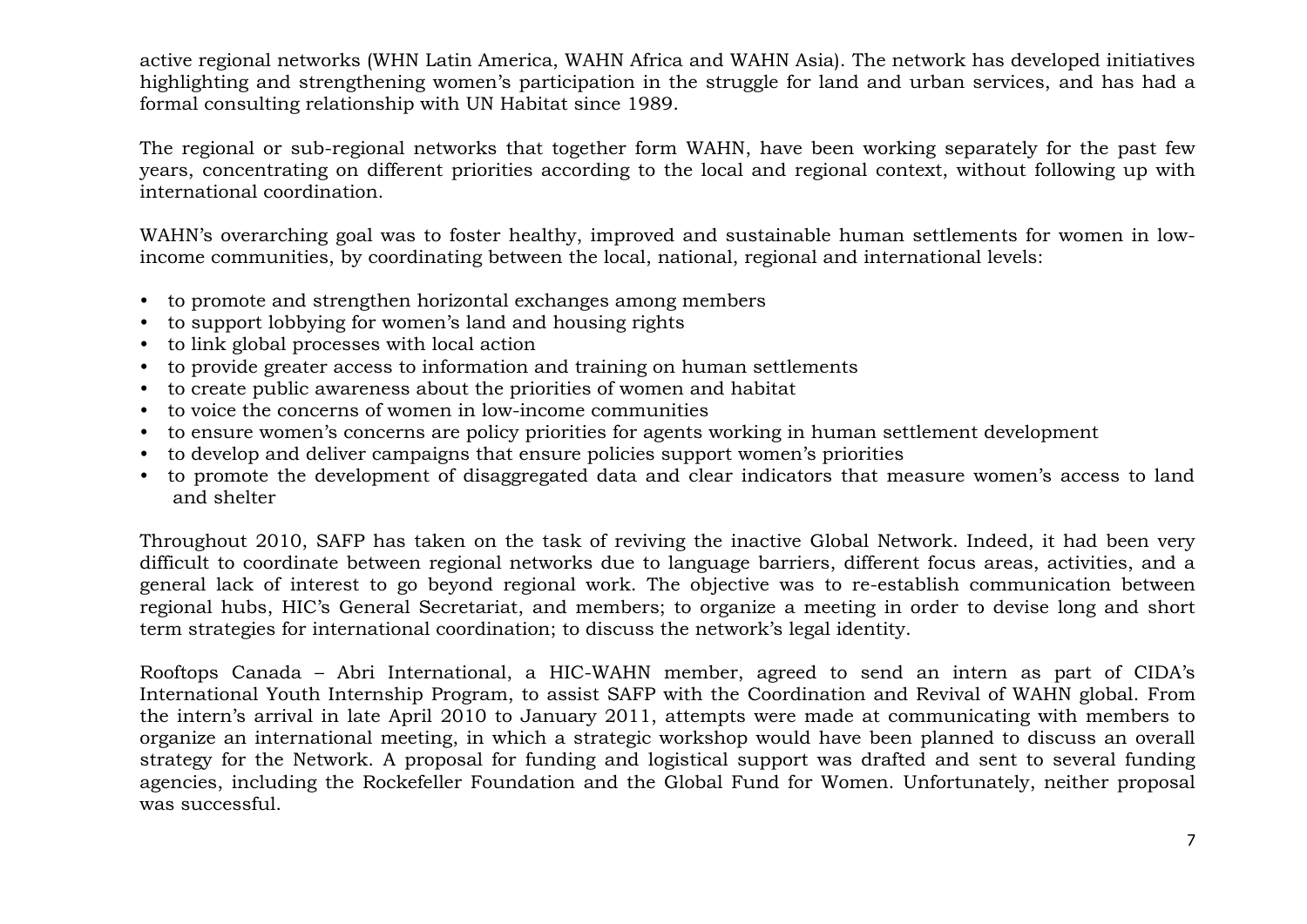SAFP's attempts at getting information from the members and board of WAHN were also mostly met with silence. We did receive input from CONGEH (Cameroon), COFEPE (Mali), Development Initiatives Network (DIN in Nigeria) and CISCSA (in Argentina, although responses from Latin America were sent after a report was drafted based on SAFP's own research). SAFP then collated as much information as possible on the 45 member organizations, and put together an activity and strategy report, written along the lines of HIC's gender mainstreaming areas of focus. We were hoping to highlight WAHN's role as a coordination pole for the regional networks and its relevance in HIC's gender mainstreaming process.

Following the circulation of the report, a Skype conference meeting was organized between 2 members, the General Secretariat, and HIC's President, Mr. Lamba.

The meeting's agenda was the following:

- 1. What is the future of HIC WAHN:
	- What should its strategy be, considering the different areas of work taken on by the different regions and members
	- How to facilitate communication that there has been within the global network
	- How to strengthen relationship between members and regional autonomous networks?
- 2. Logistical issues:
	- Where should the Secretariat be and who should the responsibility rest with? Or modify the structure to make into three autonomous regional networks with representatives to act in one global council?
	- What about registration of HIC WAHN (the issue doesn't arise if the second option is chosen)?
- 3. How will HIC WAHN be involved in HIC's gender mainstreaming process?
	- Prepare for the upcoming board meeting by defining its structure
	- What will be its responsibilities in the implementation, monitoring or follow-up of HIC's gender mainstreaming and auditing?

Based on previous attempts to revive WAHN and the difficulties this entailed, it was decided to focus on strengthening regional networks and electing representatives for the networks who would chair a Committee. Therefore, the HIC gender mainstreaming process would engage the regions. SAFP's opinion remains, however, that the modalities of regional network coordination need to be clarified within the WAHN and HIC constituencies. SAFP believes the regional networks are not as strong as they could be, seeing how none of them has a formal, legal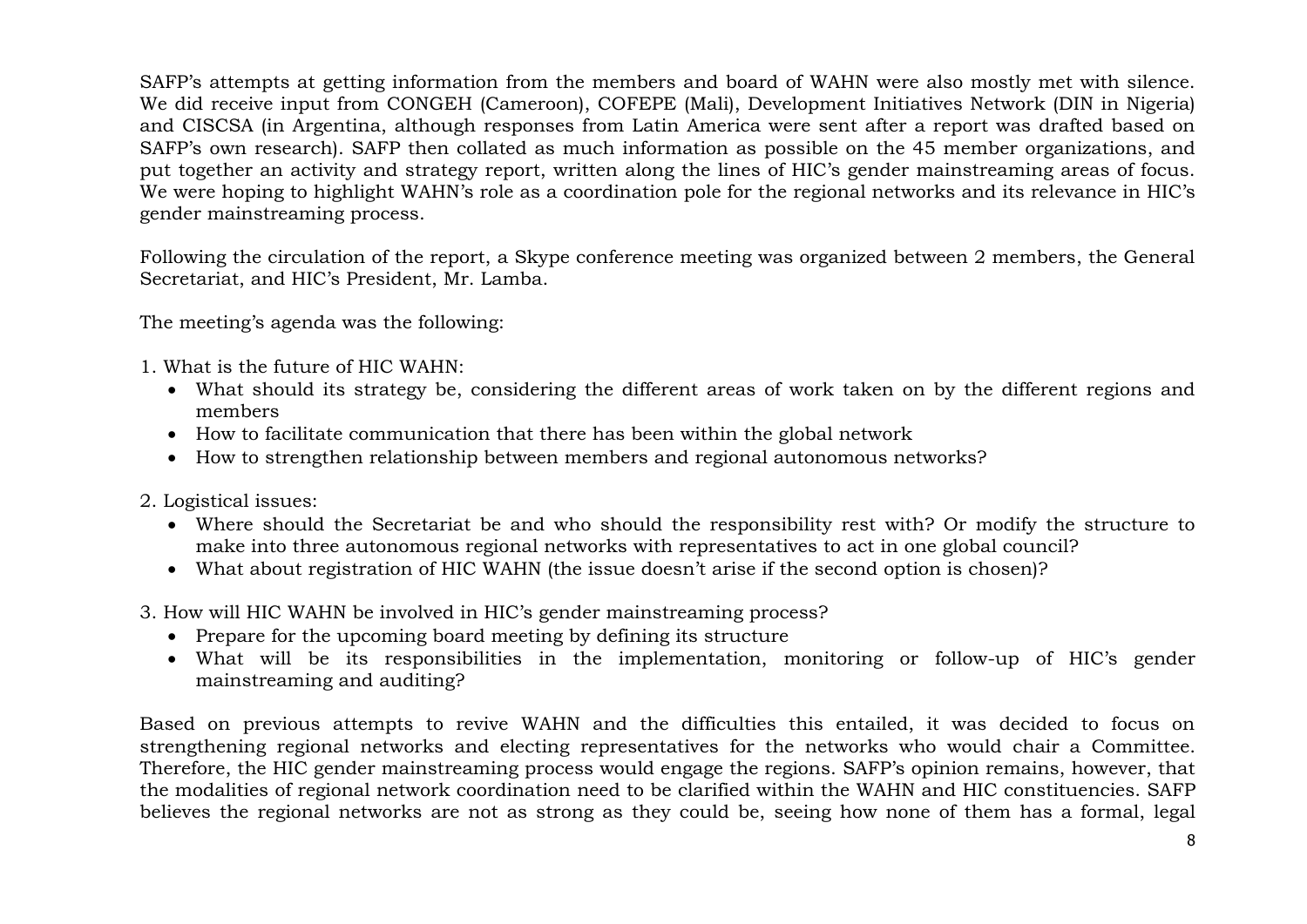entity. Each, including WHN LA, depends on agencies outside of HIC structures for funding and human resources. The Asian network depends on another network that so far is linked to HIC through SAFP. The African networks also operate in three separate geographical blocks.

SAFP has communicated with HIC's general board that it will cease acting as Secretariat formally in Dakar as of February 2011 (on the sidelines of the World Social Forum). At this point, elections were held to elect the regional representatives and discuss the way forward as parallel regional networks.

### **2.3. SAFP Representation of CWLR and WAHN at meetings and events, proposals sent and projects**

### *a. Meetings with State Commission for women in Uttaranchal*

SAFP had developed a concept note for GTZ for work in Uttaranchal. The discussions with GTZ did not take off as planned, as the bilateral agreement of GTZ was with the Industrial Development Board of the state to begin and sustain work on SMEs in the state. SAFP then approached members of the state's Industrial board, requesting them to find spaces that woman groups could use for their activities. The board member got SAFP in touch with the State Commission for Women who asked for a formal proposal. This proposal was then submitted to the state commission for women with the request that it should take the initiative as an internal program of the commission, as SAFP realises that the WRZ would become a reality only as a government led initiative.

# *b. Post World Urban Forum (WUF) meetings*

After the World Urban Forum which took place in March 2010 in Rio, which SAFP attended as WAHN, SAFP shared the WUF meetings outcome with the government functionaries in India. Delhi as part of the 100 Cities initiative of WUF document was also submitted in April to UN habitat. SAFP informed the town planning and school of architecture and local elected leaders the context of discussions and its relevance to gender equality in area planning.

### *c. Meetings with National Labor Institute in preparation for a National meeting for space for women workers.*

SAFP work partners on Ajala project linked SAFP representative with NLI to develop concept note for a meeting for women workers spaces. This concept note was utilised later for awareness raising amoung labor and workers networks through NALR meetings during the year.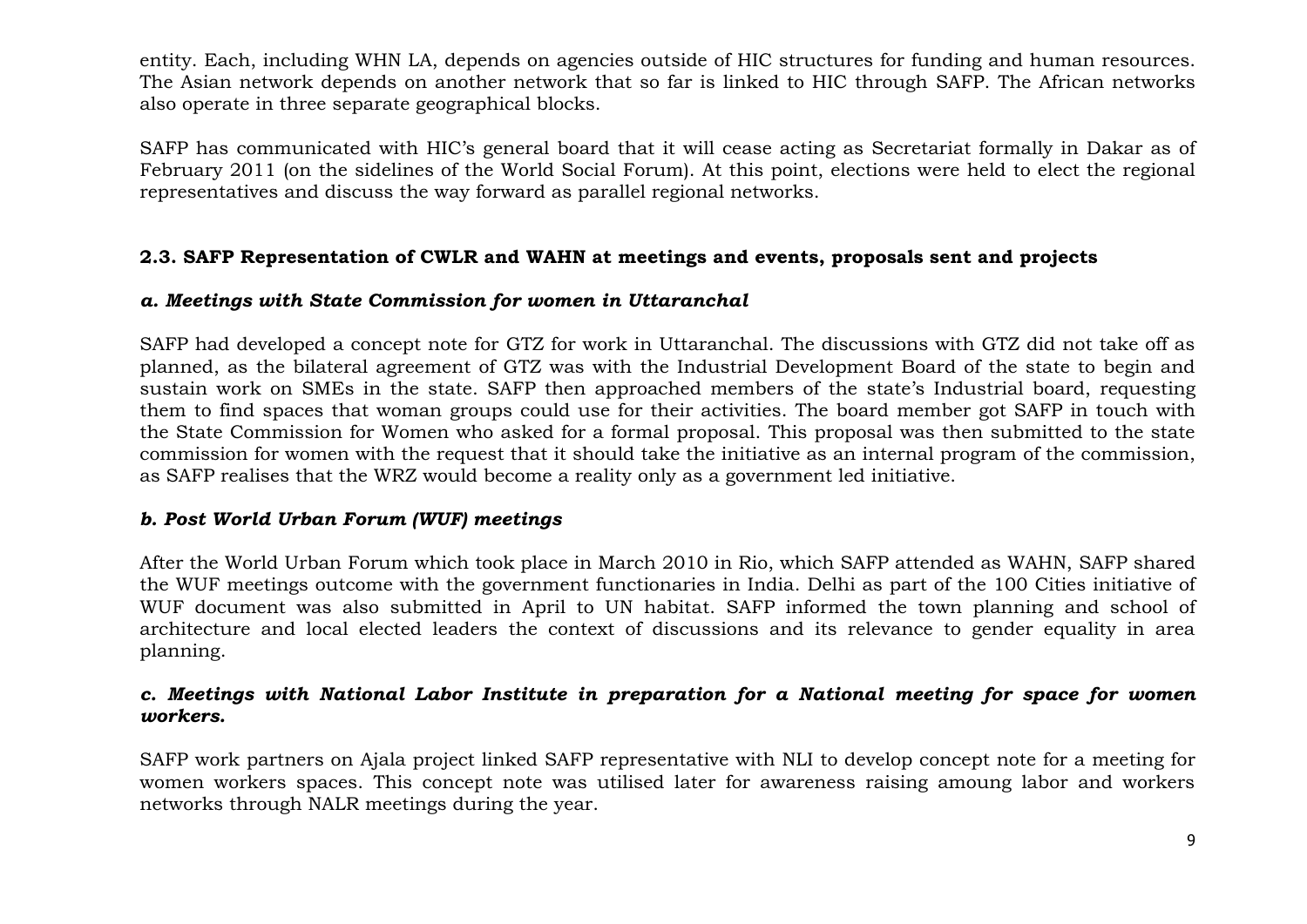### *d. Inception workshop of NCW study in Bhopal*

Through the year SAFP had just oen funded activity of a research on gender resource gap. The Inception workshop of this research study was held in Bhopal in April 2011 in April. In preparation for the workshop the conbtext of Bhopal was to be understood in terms of gender and planning and for this reason, SAFP met town planners and DFID project staff in Bhopal. Substantial discussion took place with the TPMP Mr. SS Rathor, who welcomed the idea of inclusive planning with a gender perspective. Mr. Rathor was of the view that the research is best placed to look at micro level to detail needs of a population in an area. Mr. Rathor welcomed the ideas presented by SAFP and its associate TAAL on inclusive planning. Upon our request for an area, he suggested that we could look into MANIT in situ resettlement area but he said that it was better to involve the City planner of the Municipal Corporation, Ms. Sunita Singh. He also suggested that the researchers could meet with people, including Under Secretary Department of Housing Mr. Subhashish Bannerjee. In conclusion, Mr. Rathor offered full cooperation to provide technical support in his professional rather than official capacity.

The research team then met with City Planner Municipal Corporation Ms Sunita Singh who suggested feeder lines to be serviced by home based industries that link residential and commercial areas. She suggested Areas that can be taken up for projects in Baghmogalia and Shyam Nagar resettlement colony, in addition to the MANIT area.

On April 28, 2010, SAFP met with Action Aid and Mahila Adhikar Sandarbh Kendra in Bhopal. The Mahila Adhikar Sandarbh Kendra is a women resource center which began as a direct initiative of Action Aid and now has its own independent legal entity. Action Aid welcomed the participation of the research team in the resource mapping exercise that would be undertaken to find out gender data gaps in its access, use and control of available resources.

The research team met Program officer Ms Maria Fernandez and Urban Program Officer Ms. Reshma Dixit from Water Aid Regional Office West. Areas of cooperation discussed was whether the research team could use the areas where Water Aid is active and whether there may be a possibility for developing work together in the future based on the research findings.

SAFP also met with UN Habitat Technical Advisor Dr. Pradeep Nandi, who informed the researcher that UN Habitat began its work in MP in 2005 under the water for Asian cities programme. The researcher team should recommend that this fund be used to build care services, migration centers for placement and training and developing livelihood spaces in the women's neighborhood that is in control of the women.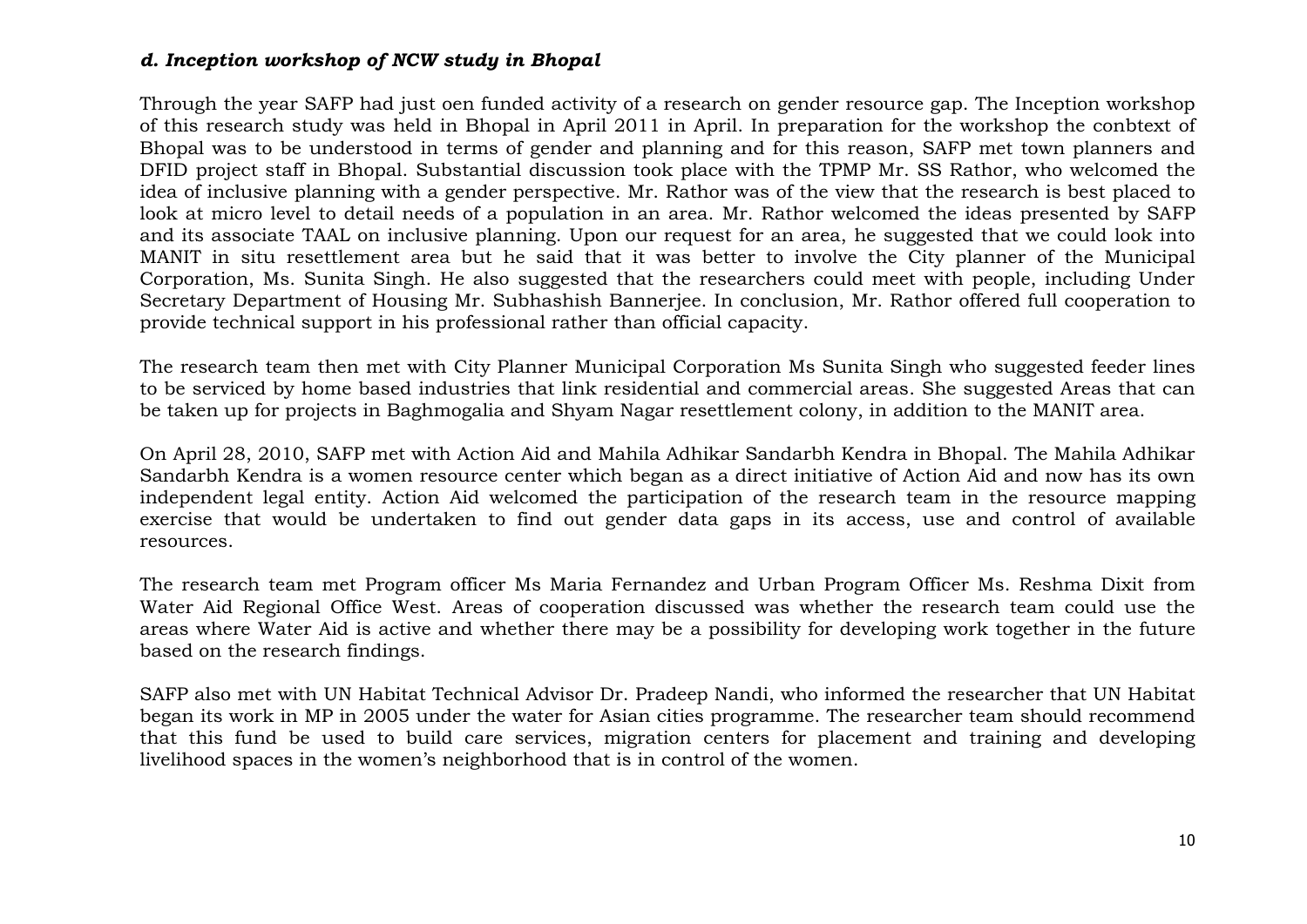On April 29th 2010, SAFP met with Under Secretary Dept. of Housing and Environment Mr. Subhashish Bannerjee. On hearing the research team, Mr. Bannerjee suggested that SAFP present the concept to Principle Secretary Housing and Environment Mr Alok Srivastav with short key action agenda. On the same day, SAFP team met with the DFID Uday Program officer Mr. Pramod Dabrase. He gave areas where women and infrastructure for livelihood is already developed, within relocation sites. This was seen as an opportunity for researchers to see what was the vision of the Uday team and how are they working towards its implementation. The areas discussed were Durga Nagar and Adarshnagar where the infrastructure for livelihood has been developed and Oriya Basti, and Vikasnagar in Gandhi Nagar.

# *e. Visit of Dr. Gabriela Dietrich in Delhi*

Dr. Dietrich is an learned member of CWLR and has been a known academician and social activist of India. During her visits to Delhi SAFP staff takes on advocacy and lobby work that is required to present the cause of women members our coalition represents. SAFP provides her facilitation for meetings with Mr. Jairam Ramesh (Environment Minister), Mr. Jai Pal Reddy (Urban Development Minister) to highlight evictions in Madurai and Chennai based on JNNURM funding, evictions were stalled for some time and government organised poverty alleviation programs.

# *f. Meetings with AISEC Delhi*

The meetings were arranged to build the Youth, Women and Habitat campaign. The objective would be to secure funding to administer research on youth in Delhi, and how they relate to their city. Two proposals were written and submitted to UN habitat and EU but these did not fetch a response. The project also envisaged youth volunteers from AISEC to help develop SAFP work vision with WAHN. AISEC interns who have worked with SAFP continue to provide short term assistance from their own home base after returning from India. This year however, SAFP had more youth interns from non AISEC placements.

# *g. UNDP conference on UN information day (April) on the rights of aging people*

Organized by Anugriha, this meeting showcased work done by the organization to neighborhood half way centre for the elderly. Corporate agencies and government representatives highlighted issues and concerns that are being addressed for the welfare of aging people in the country. SAFP partnered with Anugriha in this initiative as care providers for the elderly are very much a part of the WRZ concept enterprise zone, especially as the people catered to within these centers are also encouraged to take on productive roles and activities, which keeps them occupied and satisfied, while stimulating the economy.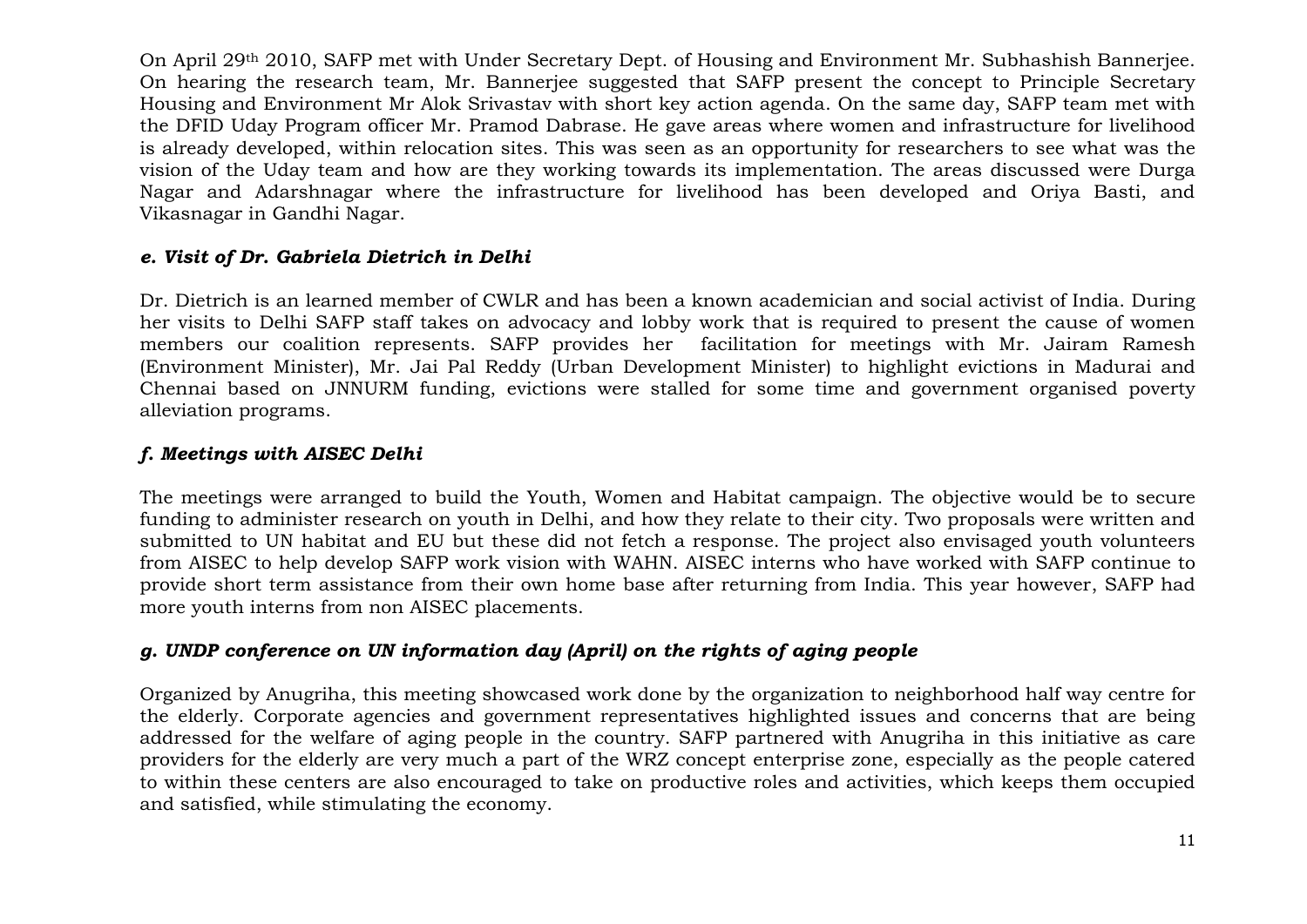# *h. Campaigning and meeting with NCW for the WRZ proposal on national consultation on women and planning in Chittorgargh*

SAFP was invited by NCW Chairperson to present the WRZ concept. To get a better understanding of the context in the area, an SAFP representative met with NGOs and Town planners. She found out that planning has been done only in a few pockets in the area. Local NGOs have not worked on issues around women and access to infrastructure before. The local NGOs and elected representative were contacted and the concept of WRZ explained to them as it is best that the concept is promoted by different people from their locations after they own the issue as their organisational mandate.

#### *i. Proposal UNDP-IKEA project*

SAFP spent a considerable time responsing to advertisement as proposals through the year. This exercise becomes a process of self training wherein the staff becomes more aware of what processes are being promoted by which agency. SAFP developed a manual on women empowerment for training and submitted it for as bid to UNDP. This manual was handy in the days to come as it was ahred with members of the coalition through the year.

# *j. Various:*

- Meeting with Ministry of statistics for gender desegregated data study, which is still pending: SAFP's objective here is to push the Ministry to initiate gender desegregated data collection, in order to obtain an accurate depiction of women's access to resources in the country.
- National Alliance for Labor Rights meeting (April)
- Rockefeller proposal for WAHN meeting and strategy (May, see in HIC-WAHN section for more details)
- Christian Aid/Oxfam meeting (May)
- IGSSS meeting for the HIC-HLRN report on the homeless and Commonwealth games (1st June): SAFP's objective and role in this meeting was to represent the situation of women which is disproportionately dire during instances of displacement and dispossession.
- Dalit Rights, NACDOR meeting (23rd June)
- MSSRF meeting on the Women resource bill (SAFP called CWLR members to participate)
- National Consultation of Food, water security network (June)
- Setting up Jamia context for the NCW study: surveys done in Vinod Nagar with Savera staff and in Jamia with CEQUIN staff (June-July).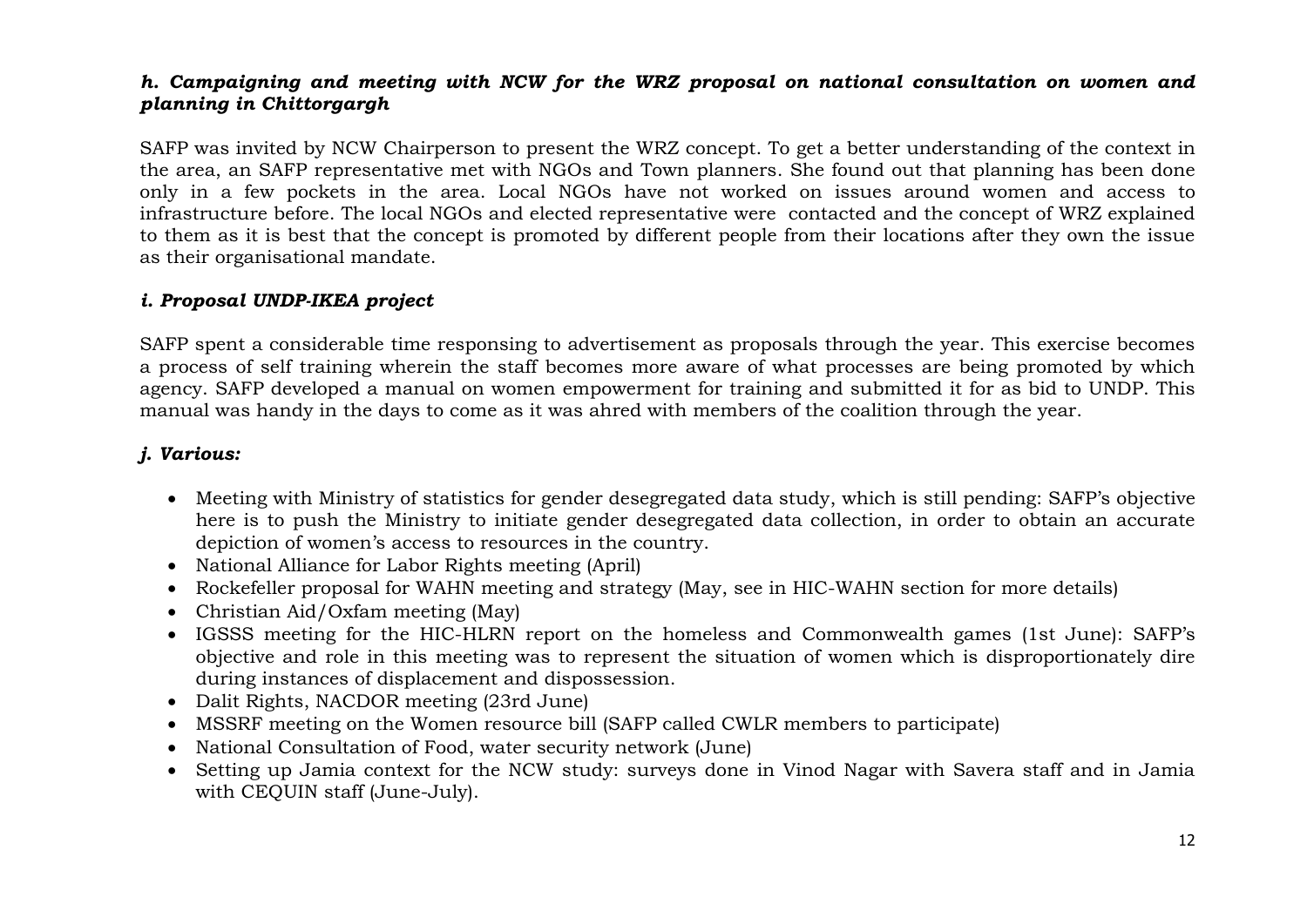- Meeting with Suruchi Aggarwal and others at the Delhi Mission Convergence office, and inspection of canteen for reproduction within future WRZ (June-July)
- Meetings in Jamia with Zakir Hussain Society and Jamia Millia Islamia Faculty (Architecture especially) and Aman Trust, and Muslim Women's Forum to get support and association for WRZ project (June- July)
- Ahmadabad National Meeting on Women and Land rights and Agriculture (6th August)
- Barcelona Students: meetings and workshop (July 21-22nd)
- Grassroots meetings of the Barcelona students in Delhi and Kerala which gave material to the Project (July-August)
- Case study work in Bilaspur and Delhi with Ms. Winfrey from Anglica University, looking at the experience of activist, tribal and Muslim women in obtaining and managing resources (July-August) see Internship section for more details)
- SAFP Input on national report on bonded labor by National campaign for unorganized sector workers
- Meeting with Dr. Syeda Hamid from the Planning Commission to discuss WRZ related work in Jamia and to get her support. Meeting at ISI on domestic workers' rights (July)
- Meetings in Chhattisgarh (with the Mayor, local NGOs and women) (July and January).
- Meetings with political leaders, Mr. Asif (elected councilor) Mr. Dixit (MLA of Okhla) to discuss WRZ work in Jamia and how it relates to current government schemes they must be applying (Sept. 8th)
- Meetings with Ashoka Foundation and the Changemakers (July- December).
- Meeting with Dr. Bulbul Dhar of Sarojini Naidu Centre for women (Sept 24<sup>th</sup>)

# *k. PACS meeting (24th Sept.)*

Objective: To gain attention from a bilateral supported programme to look at woman and land rights and resource increase within the SAFP perspective. Outcome: SAFP worked with four cwlr members to develop proposals for PACs with an offer to be taken on as consultants, if the projects gets through. The result was good as NIRMAN (Delhi) and NAVRACHNA (Chhattisgarh), were selected by PACS for support. Space for SAFP to work actively could not be kept as the expanse of the project required more local presence personnel and less of national advocacy experience.

# *l. Meeting with Oxfam (20th Oct.)*

Objective: To seek support on Women and Food Security Plan for Chhattisgarh. Outcome: We were asked to do a concept note on Chhattisgarh for a scoping study. Meena Bilji a CWLR member agreed to be a Principal Researcher for Food Security and Resource increase in the region. These ideas generated fresh thinking on the basis of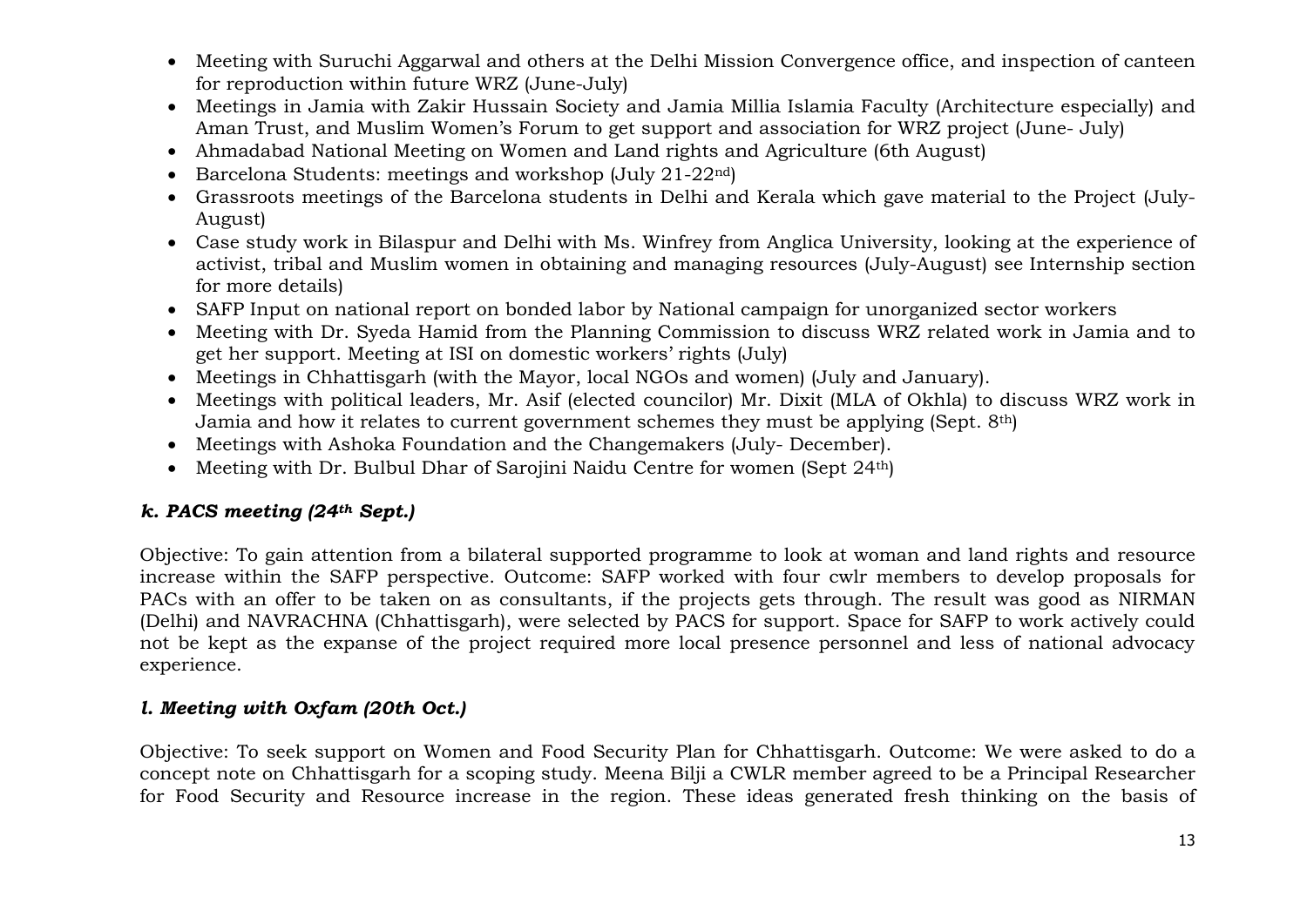research on food security dimensions of SAFP work. These learning were further parked within SAFP work with Food and Water Security Coalition India.

### *m. Attended Conference on Gender Based Violence in Public Spaces: Challenges and Solutions organized by NCW-UNDP-CEQUIN (26th -27th Oct)*

Objective: To understand Gender Based Violence on women in Public Spaces and the reasons behind it. SAFP was invited to this event as a representative of women's right to access public space free of fear, in order to participate in and contribute to the market, which is also a means for women to become more empowered and emancipate themselves from violence.

The Panel Discussion on Laws and responses from Police and CSO's concluded by saying that there is a need for social audits of police, NGOs and the media which should be funded by the Ministry of Women and Child or the Ministry of Law. Indeed, one outstanding issue which remains is that there is no systematic research on the impact of laws. NGOs need to be involved in the audit of family courts, for instance. Citizens' right to information about performance was also underlined, and, in accordance with SAFP's mission to make youth involvement a flagship of its gender equality action, it was suggested to make social audits of courts and police mandatory projects for law students, thereby completing the necessary task without incurring additional costs.

The Panel Discussion on Understanding Gender Based Violence in context of Public Spaces outlined how the separation of the public and private spaces into gendered, superior and inferior spaces, contributes to the patriarchal control over material goods. The same goes with institutions, which are separated into "public" and "private". This makes women who are victims of violence in public spaces culprits for not conforming to male rules of behaviour. This is even apparent in the judgements of Indian Penal courts, which have routinely passed judgement on female victims' characters. By encouraging women to re-claim their right to public space, SAFP wants to make women visible in all spheres of life, which will contribute to changing enduring sexist attitudes which stem from the absence of women in the first place.

The panel which addressed housing issues and GBV underlined how homelessness in Delhi affects women disproportionately, as they are the ones who bear the brunt of the hardships associated with living on the street. Providing neighborhoods with proper migration centers and community centers run by women's groups, under government schemes such as the RAY, would greatly alleviate the difficulties faced by homeless women.

Another interesting contribution of the conference was made by a researcher from ICRW, who spoke of the costing of physical violence, whether it is direct or indirect economic effects (loss of productivity, health expenditures, loss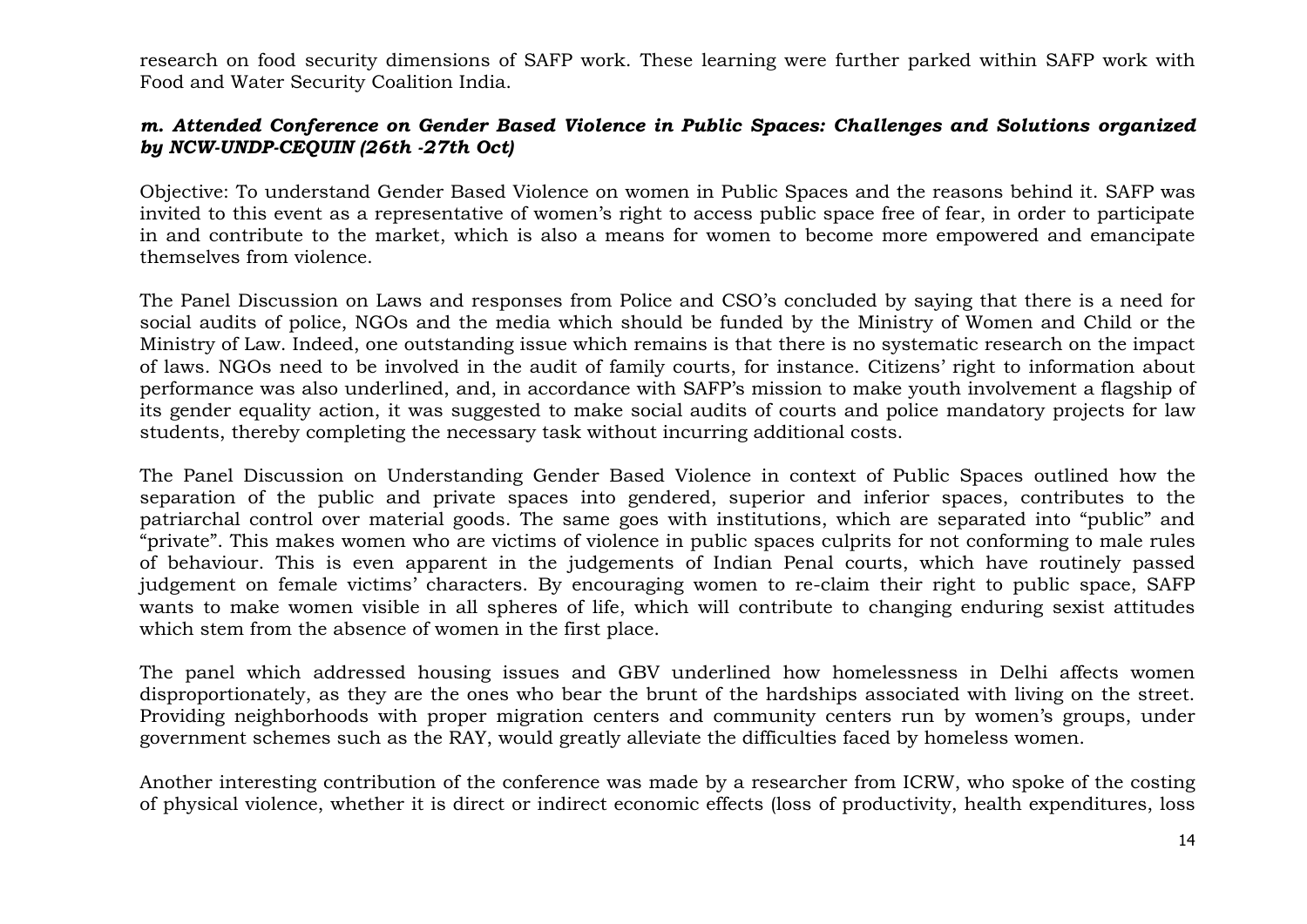of household income, etc.). This was interesting as it made evident the link between GBV, the economy and the empowerment of women, as women who are economically empowered to begin with are less likely to stay in abusive situations.

Finally, a link was also made by a representative of the Ministry of Women and child between GBV and urban planning, encouraging the geographical mapping of crimes to address mentalities or infrastructure gaps which make violence against women more likely in certain neighborhoods.

## *n. 2nd October meeting with Suzlon and partners in Indore (civil society organisations) and discussion of WRZ concept note for Madhya Pradesh*

- SAFP with assistance from Suzlon Foundation met their CSR partners working in Devas, Ratlam and other locations. These meetings were held in the first week of October 2011. On Oct. 5<sup>th</sup> in ratlam a feild trip was organised based on which a WRZ note for rural area was drafted by SAFP.
- Meetings in Bhopal furthered the concepts developed during feild visit with Economic advisor of Madhay Pradesh government. A visit to the slum settlement of Bhopal clarified for SAFP that WRZ pilot could begin better in a state capital rather than our country capital..

# *o. Met Oxfam on food security and Jagori for Youth and Women Campaign (October)*

This meeting, along with others which took place between October and December, was meant to recruit partners to organise the Youth for Women and Habitat Campaign, including the Re-claim the night walk.

# *p. Attended the Third International Conference on Women and Safety: Building Inclusive Cities (22-24 Nov.)*

The Conference on women and safety was held in Delhi, and SAFP sent a representative. SAFP was also meant to represent WAHN and establish communication with the other regional representatives present. The event was also a launch for UNIFEM's Safe Cities programme, and Plan International's "Because I am a girl" campaign.

The conference included many keynote addresses from prestigious women activists, including Inés Alberdi, Executive Director of UNIFEM, and Syeda Hameed, Member of the Planning Commission of India. In addition to the sessions on topics relating to women and safety, there were many interactive workshops in which SAFP got the chance to actively participate, including Gender and Essential Services in Low-Income Communities, Urban Planning and Design, and Using the Gender Equality and Inclusion Lens. These smaller workshops gave SAFP the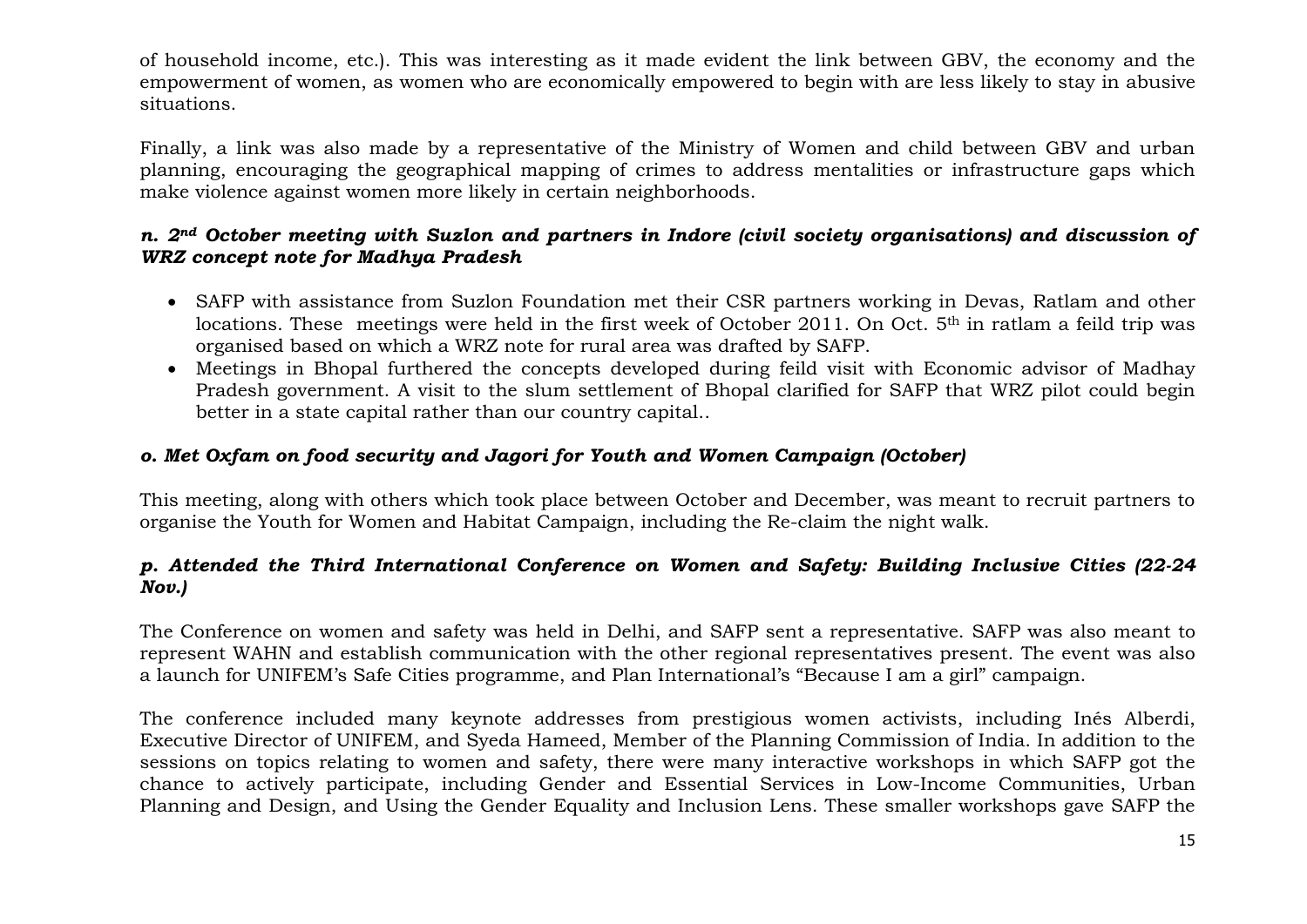opportunity to take back some lessons and good practices to better take forward its gender equal planning agenda, but it was also a chance to impact the international agenda of women and safe cities to include the perspective of increasing women's access to resources as an essential component to promoting their safety within cities.

Some comments which were raised of relevance to SAFP's work were that women and men create communities differently. Women's experience of the city is also very different to that of men. Yet women are consistently denied there right to basic services, to participating in the planning of cities, and they are restricted in their movement within them. This curtails the inclusiveness of cities for all of its citizens. Just as SAFP has done with the help of women groups and students in Oklha and Edakochi, safety audits were performed as part of the Safe Cities project. Thanks to such tools, as well as the Gender lens used for policy making and planning, cities and resources can be better planned for, keeping women's specific needs in mind. According to many presentations which were made, and in accordance with SAFP's line of action, communities where both the participation of men and women has been valued and encouraged, resource management has been more efficient and sustainable, and communities have prospered.

The need for more transparency and availability of information has been identified as key to bettering cities. Related to this, the lack of good and detailed data (GIS data, data on government expenditures, mapping of infrastructure, etc) is a significant obstacle to building inclusive communities. Only with the availability of such data, specifically, gender desegregated data, can women be taken into account in policy making. Incidentally, SAFP underlined the fact that while safety is crucial, planning to move women away from the position of 'victim' to productive members of society, notably by creating spaces for them to manage, conduct income generating activities and sell products, is essential to empowering women enough for them to be independent enough to leave violent situations.

# **Work on Disabling Mental Illness (DMI)**

SAFP has been creating partnerships to support people and families affected by mental health/illness. SAFP has shared the concept with organizations and sought partnerships on the issue. Our aim was to create new ways to redefine care and rehabilitation strategies and initiatives, both of which are direly needed in India.

Three SAFP counselors work in three different part of Delhi to provide services to those in need. These SAFP associates have actively conducted workshops in schools and engaged with doctors and families that require care.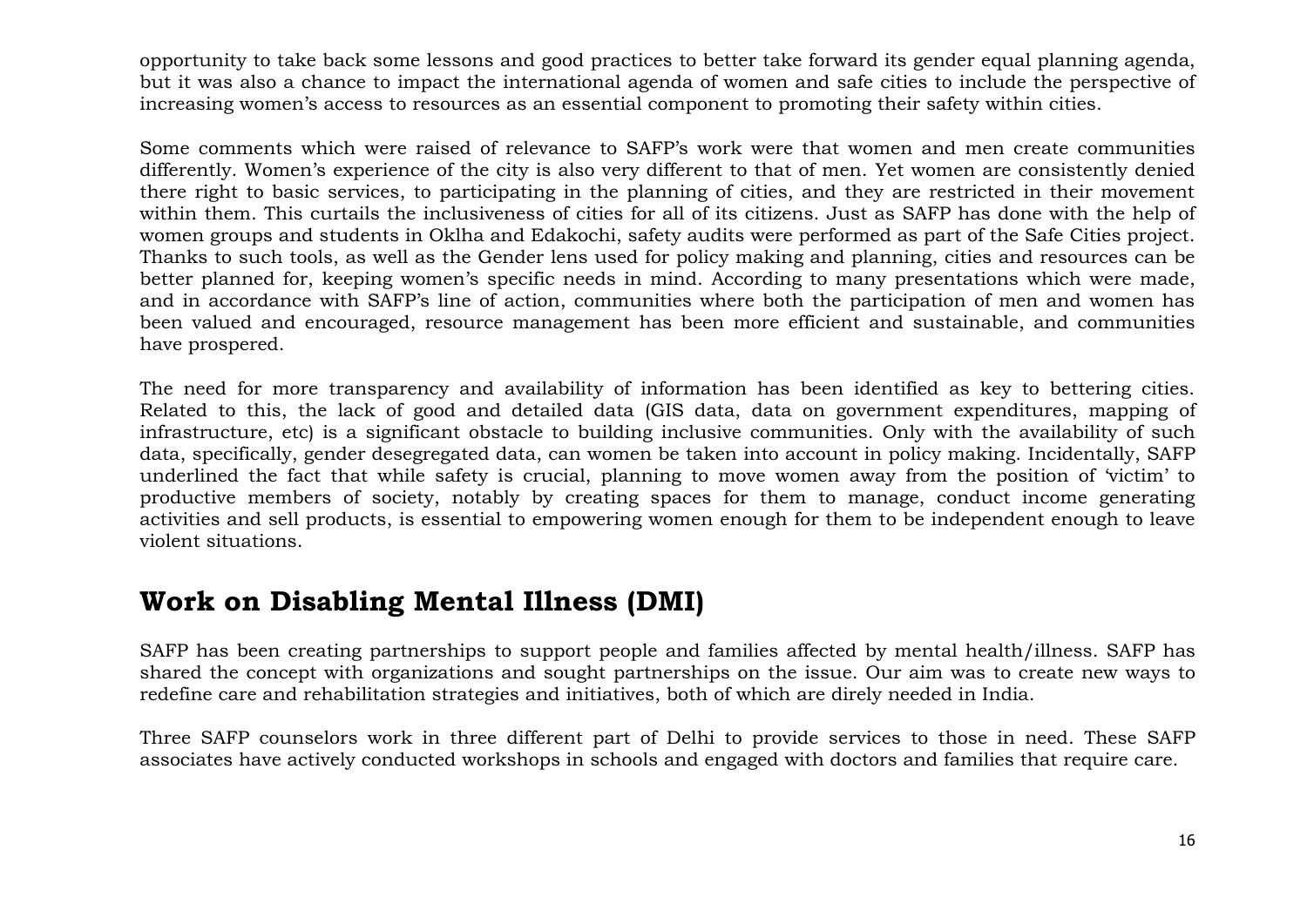# **Chapter 3 International internship program**

SAFP promotes the involvement of Youth in its work. Indeed, it has been students and young professionals, encouraging them to become the leaders of tomorrow. This is an integral part of the NGO's work, as no change can take place if societal norms, attitudes, gender stereotypes and expectancies don't change. The only people who have the power to do so are the latest generation.

For this reason SAFP has had partnerships with different organizations to include young people in its activities, including through volunteering and internship programs, both international and national. A partnership initiated with AIESEC in 2007 has given SAFP opportunity to work with the organization to relate with youth from different countries.

Besides AIESEC, Architecture students from Barcelona participated in SAFP activities as volunteers, thanks to SAFP's work in CWLR. Another CWLR member, Dr. Zaida Muxi, who is a distinguished architect and teacher at the Barcelona School of Architecture, has been working on gender and urban planning issues, and agreed to send students of hers to work on SAFP's WRZ pilot in Delhi and Kochi.

Rooftops Canada, another HIC and HIC-WAHN member agreed to place a Canadian youth intern with SAFP under the Canadian International Development Agency's International Youth Internship Program, which is part of the federal government's youth employment strategy. The internship lasted 8 months, from April 2010 to January 2011.

#### **Youth for Women and Habitat Campaign**

Following the success of these initiatives, SAFP launched a Youth for Women and Habitat Campaign, to formally engage young people's networks (Manzil, Pravah, Community Youth Collective) to intern and volunteer to work on a women resource increase plan (the WRZ) in different parts of India. Through this campaign SAFP and its partners reached out to groups in universities and schools in Delhi to organize discussions and workshops with the goal of sensitizing future leaders and professionals to women and habitat issues.

The Youth for Women and Habitat Campaign began with a launch event to create a momentum in the city of Delhi around women's productivity and safety issues. To achieve this while raising awareness in the general public, SAFP went about organizing a re-claim the night walk, for which it partnered with several other NGOs working at the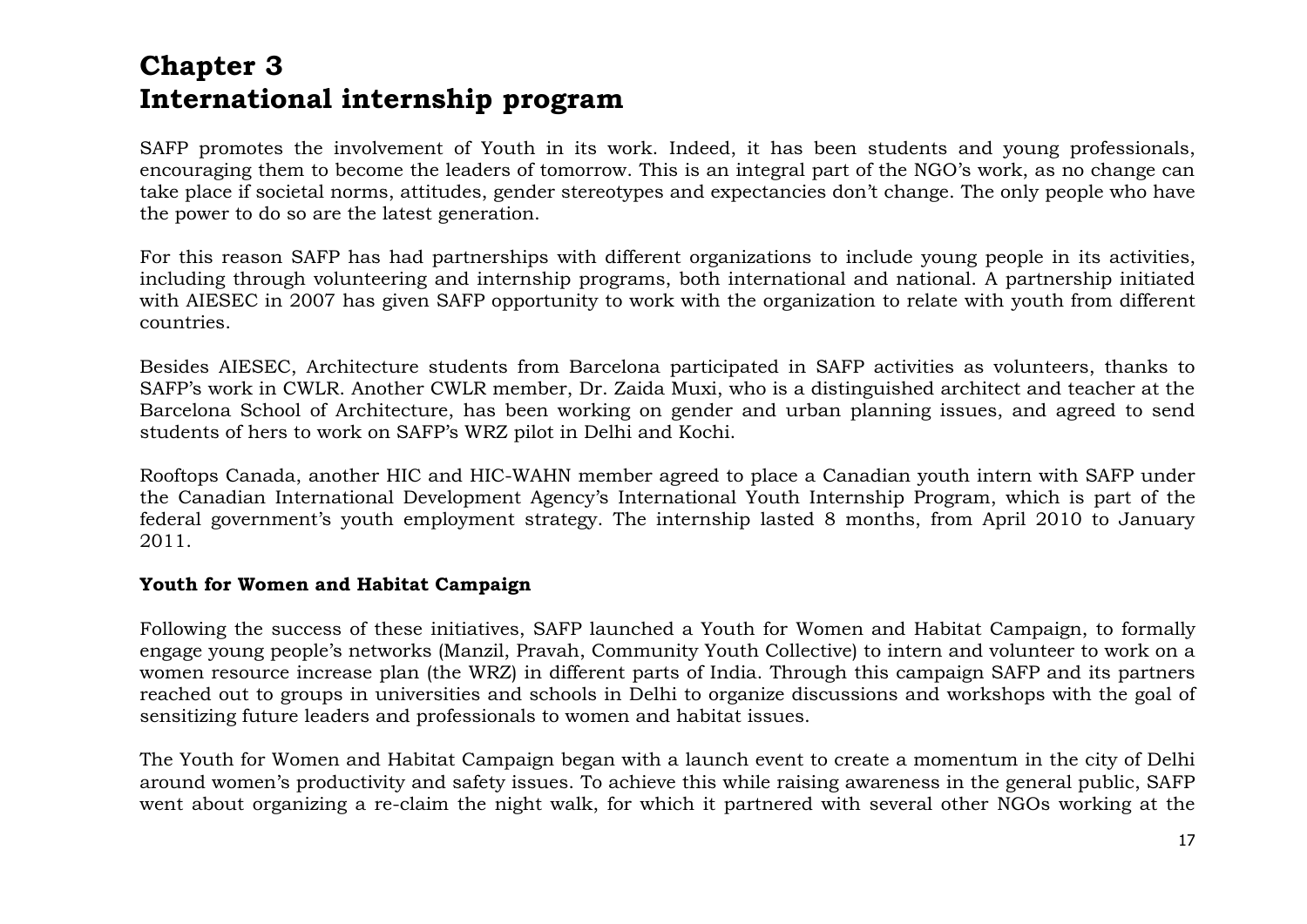local, regional, national and international levels. A small group agreed to call themselves the organizers of the walk and invited support from others. The event's aim was to add to the transformation of core values and traditional patriarchal divisions of society, by linking aspects of gender equal sustainable planning as a solution to lasting safety.

To begin with, the goal was to hold a general, galvanizing event which would unite different feminist and youth movements and worker organizations around one issue: *Women's right to the city*, whether it is the right to move with no restrictions, whether these are psychological, safety related, or imposed; Women's right to access public space and services on an equal footing as men; Women's right to participate in the city's market economy as productive, independent citizens; Women's right to be active stakeholders in urban planning; and finally, Women's right to live a life free of gender based violence.

SAFP campaigned in universities, schools and colleges in Delhi. Discussions were organized in classrooms, with youth and student groups across the city. This was perhaps the most important bit of work done in the recruiting process. It gave an opportunity for young people to voice their concerns and reflect on what their city really means to them. They saw in this walk a platform to express their discontent, an opportunity to discredit the status quo situation which confines women to the private arena. Posters and brochures were printed by Plan India, and distributed in schools.

Youth groups and NGOs, such as Youth Collective and Manzil, prepared songs, slogans, video projections, and other activities to make the event a success, and to impact the thought process of the walk's participants. SAFP is hoping to continue tapping in this creative streak of today's youth in Delhi, to come up with innovative ways to plan the city, to suggest new sustainable means to manage resources and to use available government development schemes. Press releases were submitted to major newspapers, both in English and Hindi, circulating in Delhi, and radio and TV coverage were obtained for the event.

The "Claim your city by night" walk took place on December 10<sup>th</sup>, 2010, coinciding with International Human Rights Day, and the last of 16 day of activism against gender based violence. Several NGOs participated in this effort majority of them were student groups. Hundreds of people joined us, most of which young people concerned about women's situation in the National Capital. The event also touched upon a recent wave of violent crimes against women, and drew attention to these issues across the board. The turnout was a great success, and although the organization ran into some difficulties in trying to obtain police permission, everything ran smoothly on the day itself. Indeed, after several visits to the Parliament Street Police Commissioner and the Traffic Police, permission was implicitly given, yet on the eve of the event, a rogue officer called to demand a change in the schedule. With the support of the Police Commissioner's office, the event ended up unfolding as planned.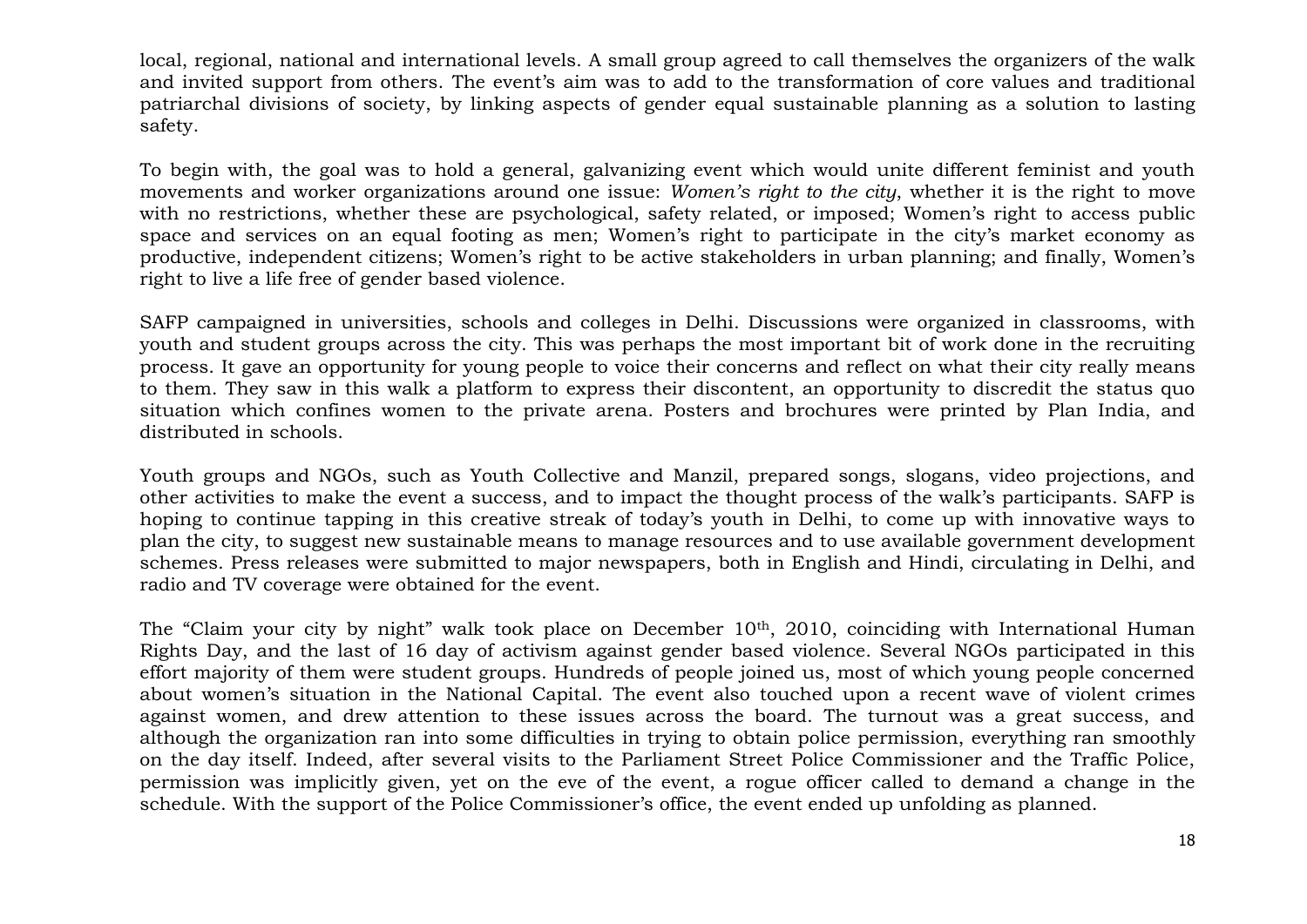Hopefully, this event will be a first step towards getting people to question the current accepted situation and established gender expectations, when it comes to women's place in the city, their role in the public vs. private sphere, and their right to move safely and freely, as a basic human right.

**Impact:** The Chief Minister of Delhi released a statement that "Delhi was a safe city and statistics show that crimes against women happen more within the neighborhood and at home". The Chairperson of National Commission for Women spoke a parallel event organized by another NGO that picked on the call SAFP has given since 2004 asking for women's space in the City Master Plan. Production and retail areas that only women can own, rent and sell were asked for as part of a planned process from the government. The police authorities through an official communication warned the employers to organize for safe transport of female staff should they need to stay back for work at late hours of the night.

The media coverage gave the Youth Campaign for Women and Habitat enough exposure for the organizers to agree to make an annual event. Following this success, a year-long collaboration between organizers should be sustained to foster the interest of young people on gender equality issues.

**Follow-up of the event:** SAPF and its collaborators are now focusing on approaching local and regional community and political leaders, ministers, municipal corporations and other relevant authorities and get them to agree to earmark available land for a Sustainable development zone, which will include a WRZ. To do so, the momentum gained from the "Claim your city by night" walk will be used to make our demands heard by local leaders.

What we are now looking forward to is the organization of thematic workshops in target areas where SAFP wants to implement a WRZ. These workshops would unite local women, NGOs, elected representatives and volunteer students and youngsters. During this time, participants would have the opportunity to voice their ideas on how to improve the neighborhood layout, infrastructure, activity, market connections and resource management process. With the support of government schemes, these workshops would be followed by implementation of the changes sought.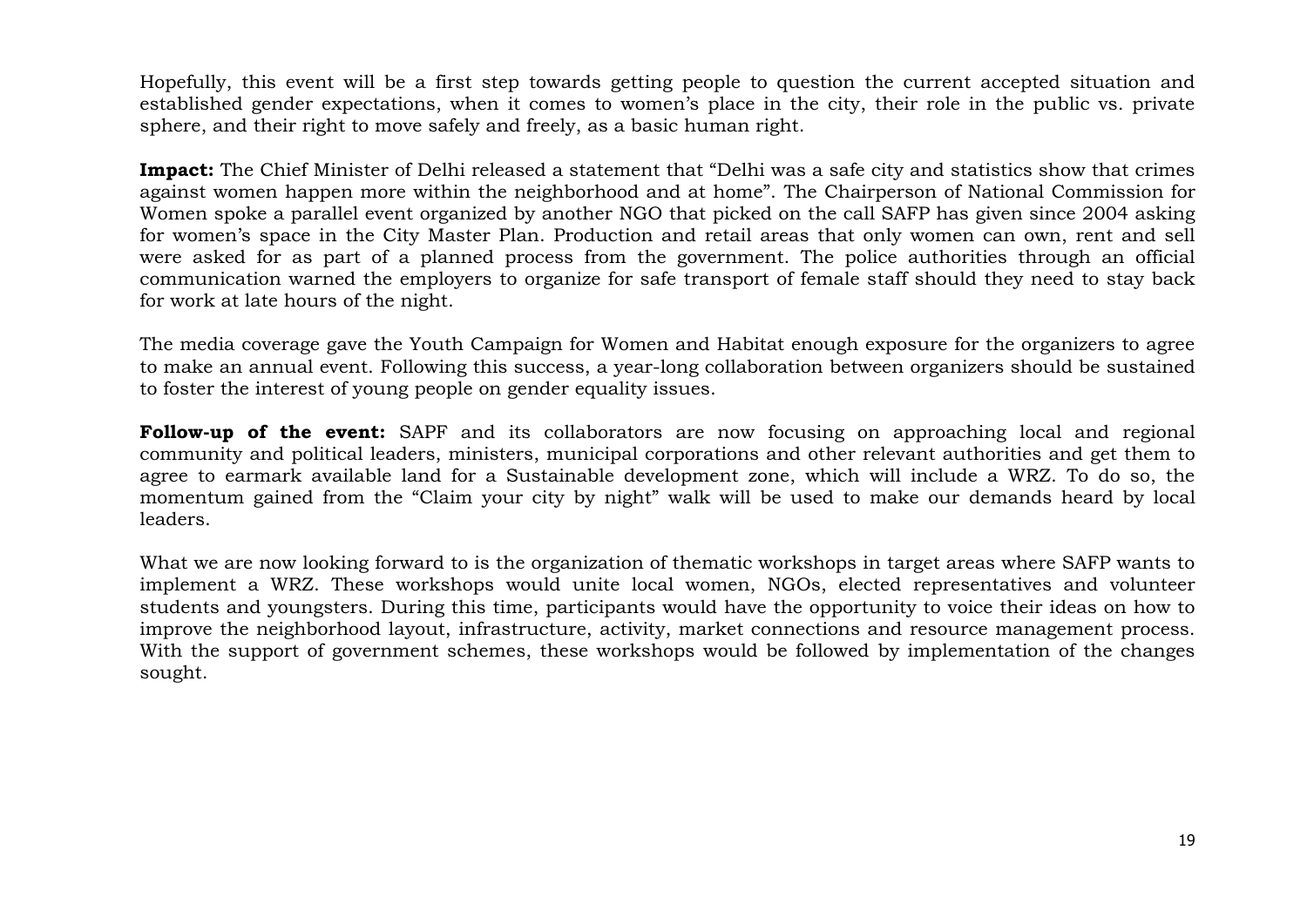### **SAFP Interns 2011**



 *Emmanuelle Paris-Cohen*, a graduate in International Studies and Psychology came to SAFP for intership from the CIDA youth internship program. She worked on the revival of the WAHN network, on the design and lobbying for a WRZ in Delhi and Kochi, represented SAFP in conferences and meetings, co-organized the launch of the Youth for Women and Habitat Campaign, participated in the NCW study on gender desegregated data, and wrote notes, reports and communication on behalf of SAFP on a day to day basis.

*Internship from April 27th 2010 to January 3rd 2011*

*Naisan Siddiqui*, a student in Conflict Resolution at LSR college, has been volunteering with SAFP to help coordinate the implementation of a WRZ in Jamia, and has been instrumental in organizing the 'Claim your City by Night event, by recruiting students and women's groups across the Jamia area in New Delhi. She also writes concept notes and reports on a day to day basis.



 *Trisha Nailwal and Harmeet Bhatia*, two economics majors, volunteered at SAFP during the summer 2010, to assist in collecting gender desegregated data for the NCW study, by conducting interviews, questionnaires and case studies in the Jamia area of Okhla, New Delhi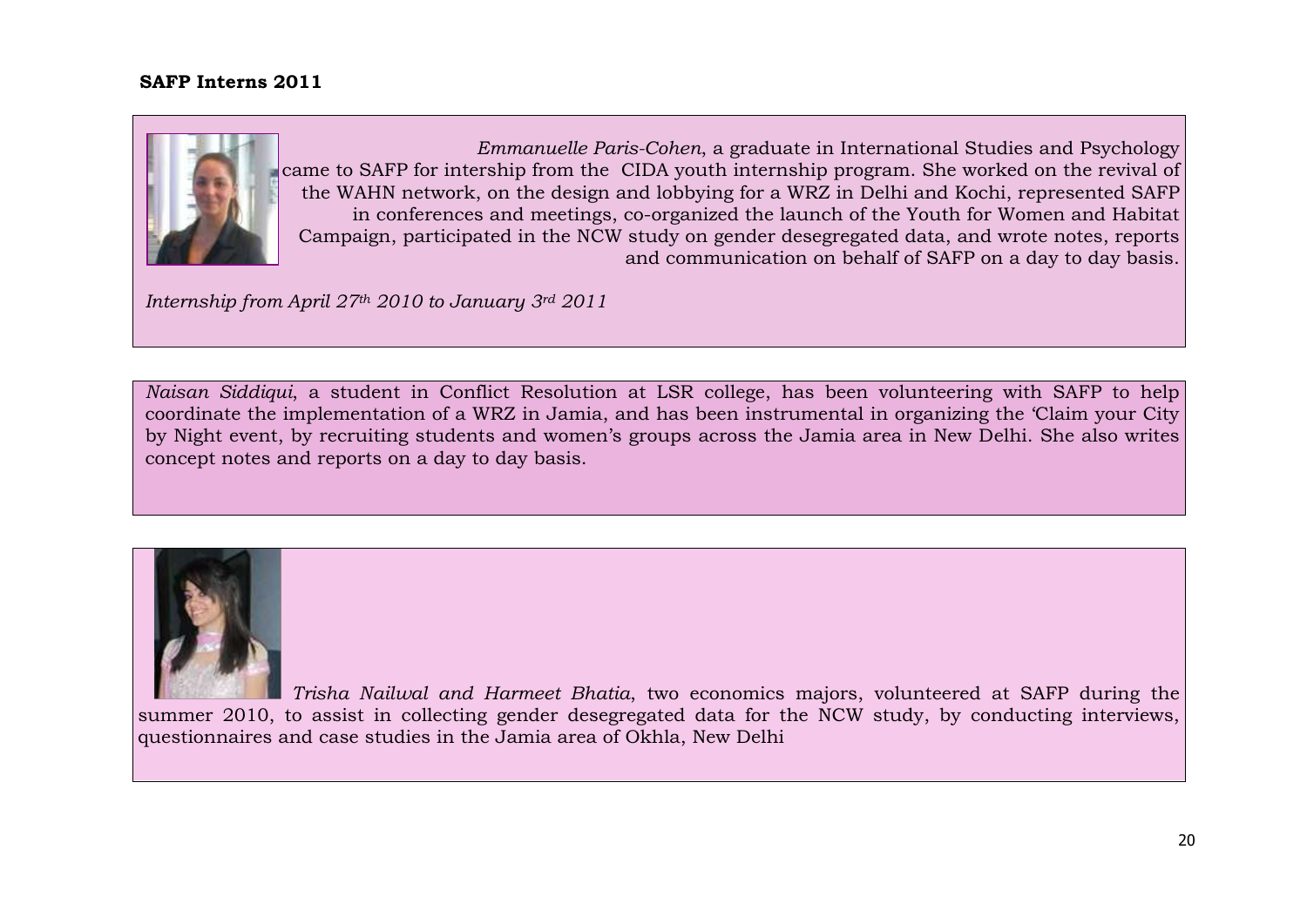

*Harriet Winfrey,* an international development student in England, interned at SAFP thanks to the CWLR networking, as her professor, Dr. Nitya Rao, agreed to send her to administer case studies of marginalized women in both rural and urban context. Ms Harriet travelled to several places in Delhi and Chhattisgarh to interview many women and study the context in which they live, their access to land and resources, and the obstacles they still face in being independent women.



*Lorena Ruiz Jimenez, Alexandra Klein Fornoz, Julia Goula, Carla Amat, Laura Monforte, and Dafne Saldana* came from the Barcelona School of Architecture, thanks to their professor, Dr. Zaida Muxi being a CWLR member. They worked for 2 months in Delhi and Kochi on the design of women resource zones, based on a survey of the neighborhoods and infrastructure and focus group discussions with local women. Their proposals suggested infrastructure changes and new ideas for women run enterprises that would fit into the greater market and ensure the community is self-sustaining.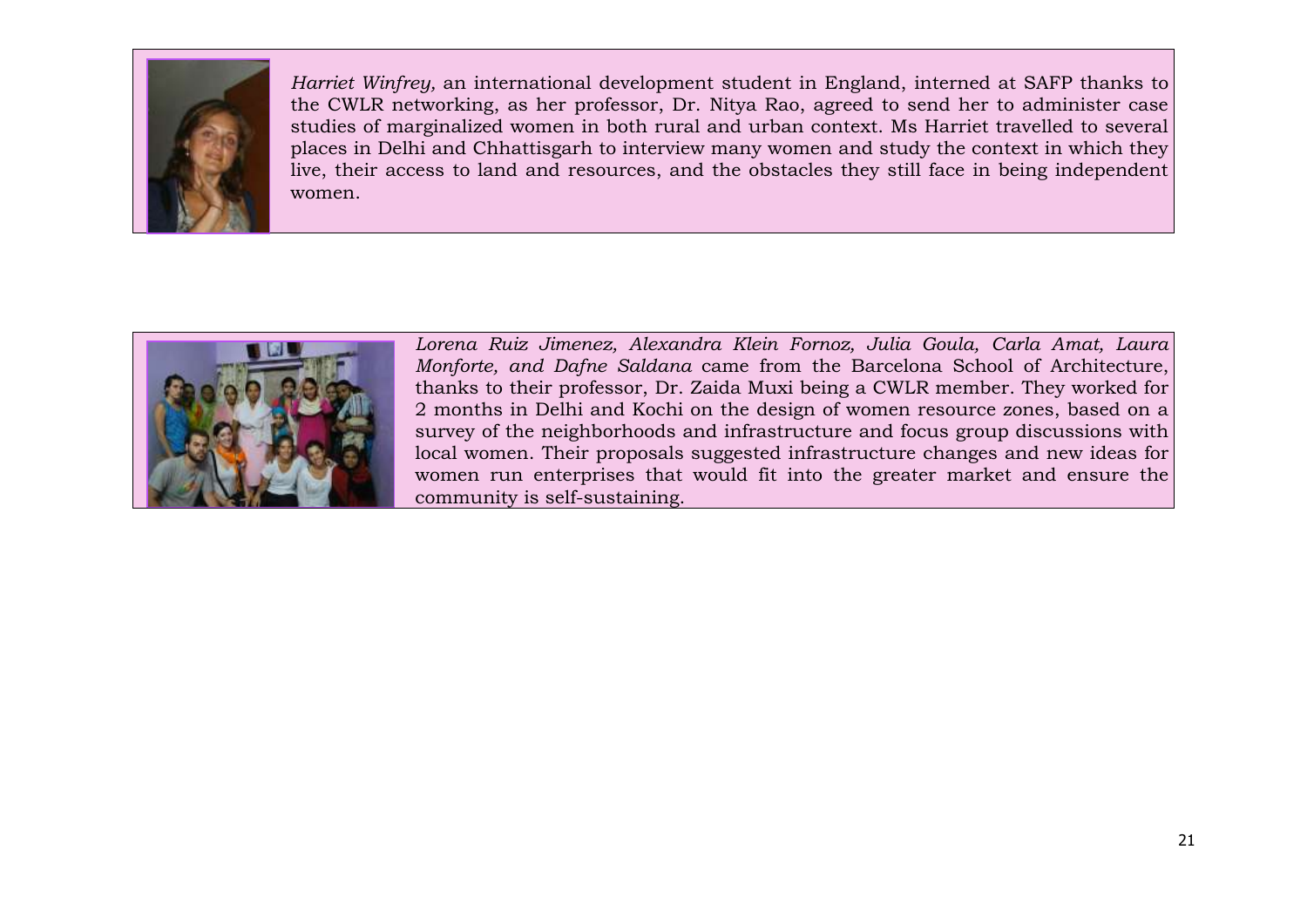# **Chapter 4 The Women Resource Zone**

### **1. Inception of the WRZ concept**

The concept of Women Resource Zones (WRZ) was born out of the will to rectify the gross imbalances in terms of resource allocation, be it land, water, housing or income, between men and women in India. Urban planning, resource allocation and management, although provided for by the law, have in practice remained male dominated areas.

Women are not consulted or taken into account in policy making; neither do they participate in the implementation of these policies on the ground. The idea, as imagined by the leaders of SAFP in collaboration with Consult for Women and Land Rights (CWLR) members across India, was to come up with a concrete solution by which women could be empowered through increased participation in and implementation of urban planning. It is important for woman to be taken into account in both these stages, not only as users of land and resources, but also as managers and suppliers. Giving women *easy* access to livelihood resources is a first step, but it is not enough. They must have control over these resources, because it is a known fact that by allowing women to manage assets such as water, land, income, etc., not only is women and children's health improved, but the entire community and economy benefits.

The WRZ as a theoretical concept emerged as a women-friendly neighborhood development plan which could be developed as part of a global, district or city-level/rural sustainable development plan. It would take in consideration local women's needs and aspirations, the available infrastructure, the prevailing culture, spatial and geographical characteristics, as well as structural problems that need to be resolved. Panchayats and Local authorities must be convinced of the necessity of such an initiative and adopt it as their own policy. It has been, and continues to be necessary to recruit and unite other stakeholders, such as NGOs, women's self-help groups, universities, students and other community leaders, around this project which seeks not only to empower women, but to improve the neighborhood as a whole, to create sustainable community development.

SAFP founder, Ms. Shivani Bhardwaj, met with Dr. Zaida Muxi Martinez of the Barcelona School of Architecture during the Habitat International Coalition's meeting on Women and Housing in Barcelona in 2009 and decided to cooperate on the development of the WRZ concept. Following Ms. Bhardwaj's visit to Barcelona, several of the students decided to initiate a trip to India in order to draw up an architectural pilot for what could be a WRZ. It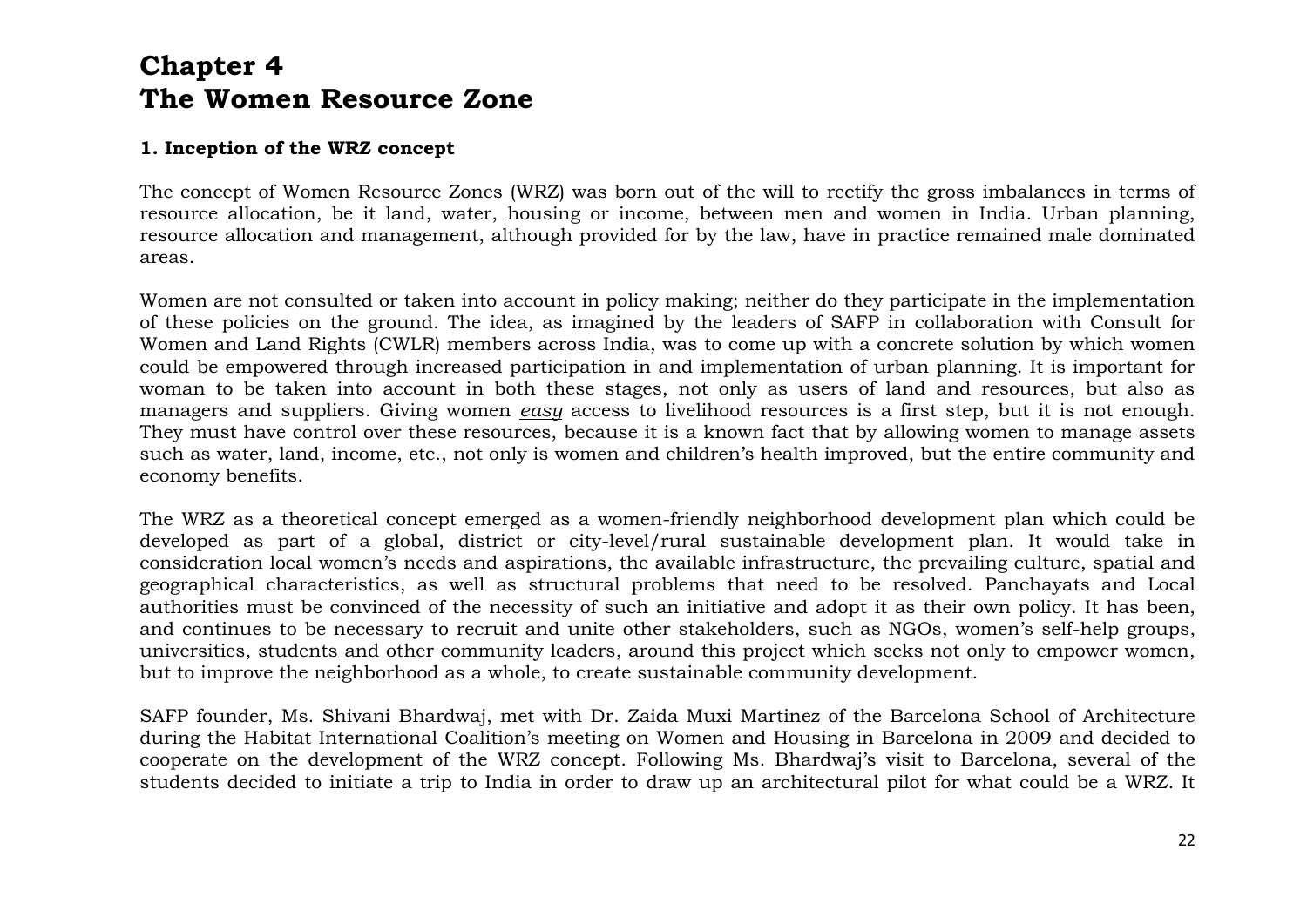was agreed with Ms. Bhardwaj, based on their specific interests and her past lobbying activities that they would focus on 2 districts: Okhla in Delhi and Edakochi in Kochi.

In anticipation of the students' arrival in Delhi in July 2010, SAFP staff contacted the Dean of the Jamia Millia Islamia Faculty of Architecture and Ekistics, which itself is located in the Okhla district. With his support, we reached out to students and professors of the faculty, as well as other JMI professors in relevant faculties such as Social Work and Dr. K R Narayanan's Center for Dalit and Minorities studies. With the help of their professors, the JMI students decided to team up with the Barcelona students studying the Okhla district. Thanks to their intimate knowledge of the area, the JMI students were able to guide the Spanish students to complete their proposal during the summer of 2010.

### *1.1. Okhla*

In Okhla, the surveying of local women, the conduct of case studies and the analysis of the area (infrastructure, women's organizations, training centers, community centers, etc.) could begin before the arrival of the Spanish students, which helped set the stage for the design.

During the focus group discussion at Haji Colony and Abul Fazal areas we were told that a woman has to always stay within the neighborhood. For this reason women can't walk more than fifteen minutes away from their homes, otherwise they feel unsafe or uncomfortable. Therefore, the given target was to create an economic and social selfsustainable zone with the neighborhoods which have been studied in the area, Batla House, Haji Colony and Shaheen Bagh, because they each have a specific function, using local resources and creating production and activity fluxes between each other. Creating a 'safe edge net' for women to walk to work and meetings without any limitations was proposed. What has to be established is what women do from their homes to the safe edge to further their community and productive roles. The means the influence area that the edges have would determine the number of edges and general configuration of the project for a local unit and its productivity.

In Haji Colony, women's groups have identified the need for clean water and better water management; they identified land belonging to the DDA which could be used for community activities. These women's groups would also like to apply for authorization to develop the entire park as a horticulture project, as well as using an available community hall to manage activities. Clearly, this will require user rights and involvement from multiple government agencies.

In Batla house, a community hall belonging to the MCD was also identified which could serve as a women-run catering service and audience hall. In Shaheen Bagh, women groups have earmarked a place where a horticulture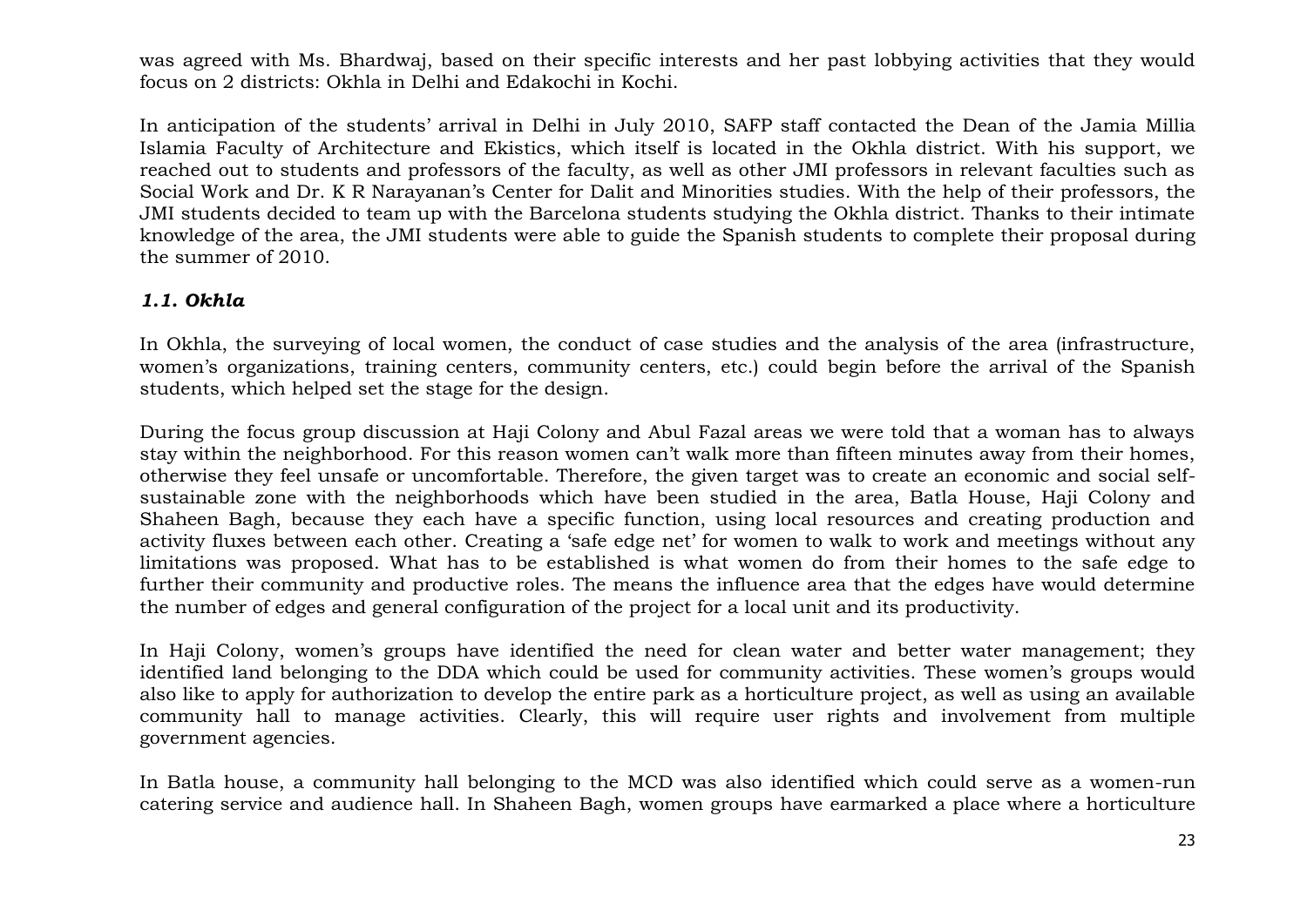project could be undertaken, which would not only be functional in terms of providing additional resources, but would also contribute to the beautifying and up-gradation of the neighborhood. Local councilors have agreed to facilitate the process, but we need the Ministry of Urban Development to support us as well, to help move the system from within, and facilitate the process under the urban renewal mission of JNNURM. Under the RAY program this area can be identified.

# *1.2. Edakochi*

For the study of Edakochi, the work settings were very much different, not only in terms of the area in itself, but also because the previous contacts that were made (i.e. with Kudumbashree, Inspiration, etc.) had been over a year before, and much networking as well as information seeking had to take place before any design could be drawn up for Edakochi.

One of the major possibilities would be the development of an eco-tourism village in Edakochi, as no such initiative exists in Kochi, most of it being concentrated in the Fort Cochin area. The beautiful backwater landscape which is also Edakochi's economic backbone could bring in some much needed funds from the booming tourist industry. Such a village should be built using environmentally friendly local materials, such as bamboo. Furthermore, it should be run as a women's cooperative, where they could also sell local productions of spices, fish products and traditional art crafts.

Then a proper bus route must be planned and additional boat embarkations to facilitate transport to and from Edakochi, with the boats being managed by women's groups, for them to be women friendly.

# **2. Where we stand today**

Securing the support of JMI University was a very big step for SAFP and determined the success of the design experiment in Delhi. The guidance and expertise of students and professors, coupled with the fresh outlook and innovative ideas of the Spanish students made for a successful study and preliminary design. JMI's faculty of Architecture has expressed its interest in continuing the partnership with Barcelona, perhaps making it into an exchange program between the two schools, thereby fitting into SAFP's Youth for Women and Habitat Campaign.

The work is also moving along well in Delhi's Jamia neighbourhood, thanks to the support of local women's groups and NGOs, students and SAFP volunteers who live in the area. NGOs in Okhla in Delhi, Barabanki in UP, Bilaspur in Chattisgarh and Bhopal and Ratlam in MP have agreed to work on a WRZ in their areas. They will need student volunteers to document local women's concern, to propose their case to local and district authorities. Through the